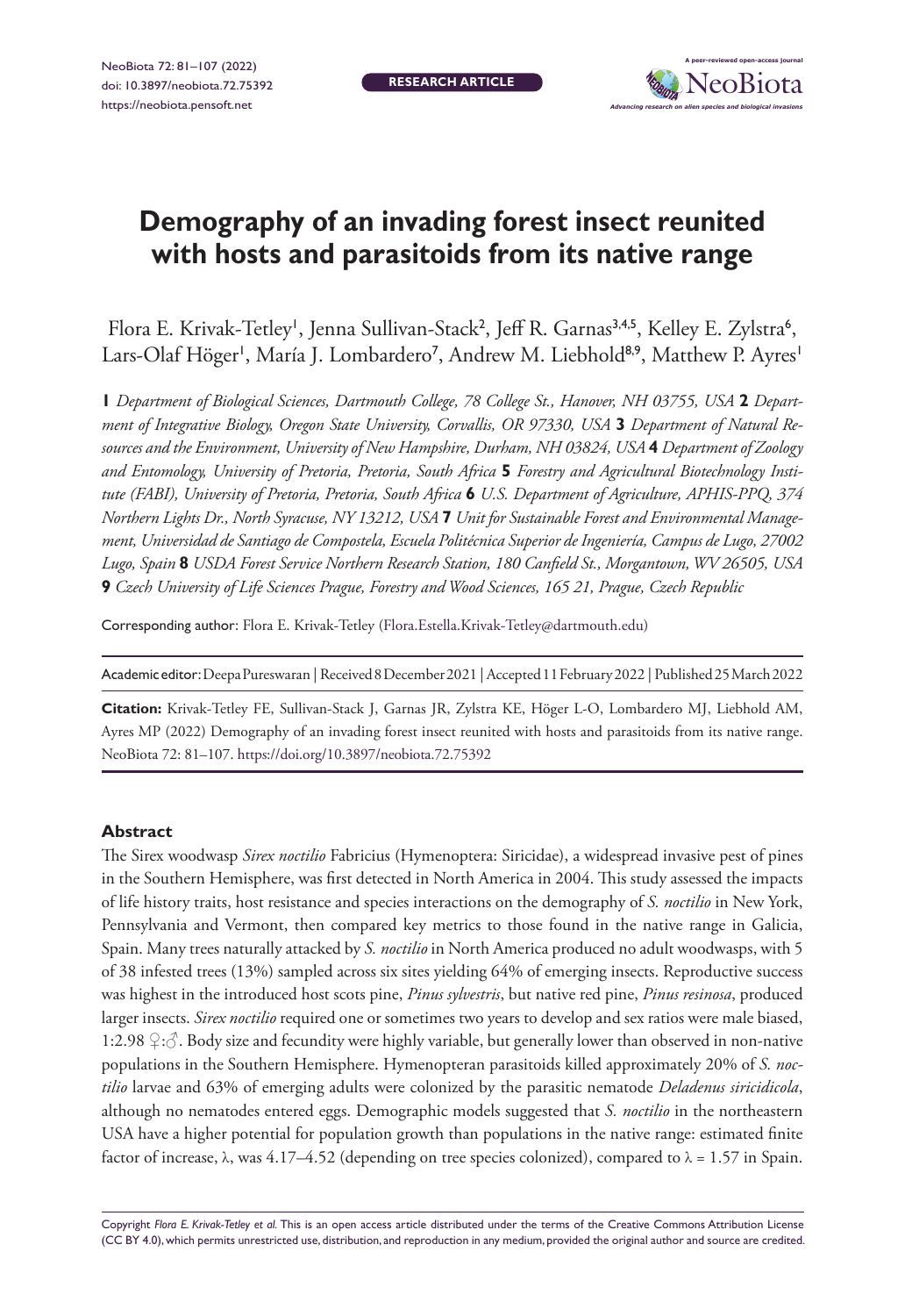#### **Keywords**

Forest pest, invasive species, population ecology, *Sirex noctilio*, woodwasp

# **Introduction**

Non-native insects are among the greatest current threats to global forest resources (Liebhold et al. 2017). Economic and ecological impacts in coming years are expected to be severe (Mack et al. 2000) as introduction rates increase with the intensification of human transport (Banks et al. 2015; Brockerhoff and Liebhold 2017). Despite efforts to develop tools that can identify important invasive species before they become established and spread (Roy et al. 2015; Matthews et al. 2017), anticipating the effects of invasions in new regions remains challenging (Simberloff et al. 2013). The difficulty of predicting future invasions is exacerbated by the fact that many organisms, whose presence goes largely unnoticed in some places, particularly within their native range, can become damaging pests in others.

One approach for identifying key drivers of impacts caused by alien species is to compare important demographic parameters across native and invaded ranges (Guo 2006; Broennimann and Guisan 2008; Ayres et al. 2014). Across disparate regions of a species' introduced range, population behavior may differ as a consequence of variation in key life history traits, population genetics or local adaptation, host identity, density and relative suitability, and/or the composition or abundance of key community members including mutualists, competitors and natural enemies, among other factors (Garnas et al. 2016). Identifying the demographic forces responsible for sometimes dramatic differences in pest abundance and aggressiveness is a difficult proposition.

The Sirex woodwasp, *Sirex noctilio* Fabricius (Hymenoptera: Siricidae), provides an ideal system for the comparison of invasive behavior across a range of contexts, with native populations in Eurasia and widely-studied non-native populations in both the Northern and Southern Hemispheres (Slippers et al. 2015). *Sirex noctilio* is one of the most prominent agents of tree mortality in Southern Hemisphere pine plantations in Australasia (Carnegie and Bashford 2012), South Africa (Hurley et al. 2007) and South America (Lantschner and Corley 2015). Like many introduced forest pests and pathogens, this species has minimal impacts in its native range (Spradbery and Kirk 1981; Ayres et al. 2014). Superficially at least, North American *S. noctilio* population dynamics appear to more closely resemble native Eurasian populations than highly damaging Southern Hemisphere populations (Gilbert and Miller 1952; Haugen 1990; Hurley et al. 2007).

*Sirex noctilio* was first detected in North America in a survey trap in Fulton, NY near Lake Ontario in 2004 (Hoebeke et al. 2005) and surveys during the following two years confirmed the presence of reproducing populations in 17 Canadian and 27 US counties (Dodds et al. 2007; Dodds and de Groot 2012). The wasp has since spread northwards into Ontario and Quebec, Canada and southwards into at least eight US states. *Sirex noctilio* mainly colonizes and reproduces in a wide range of hard pine (subgenus *Pinus*) hosts, though other pines and conifers are occasionally utilized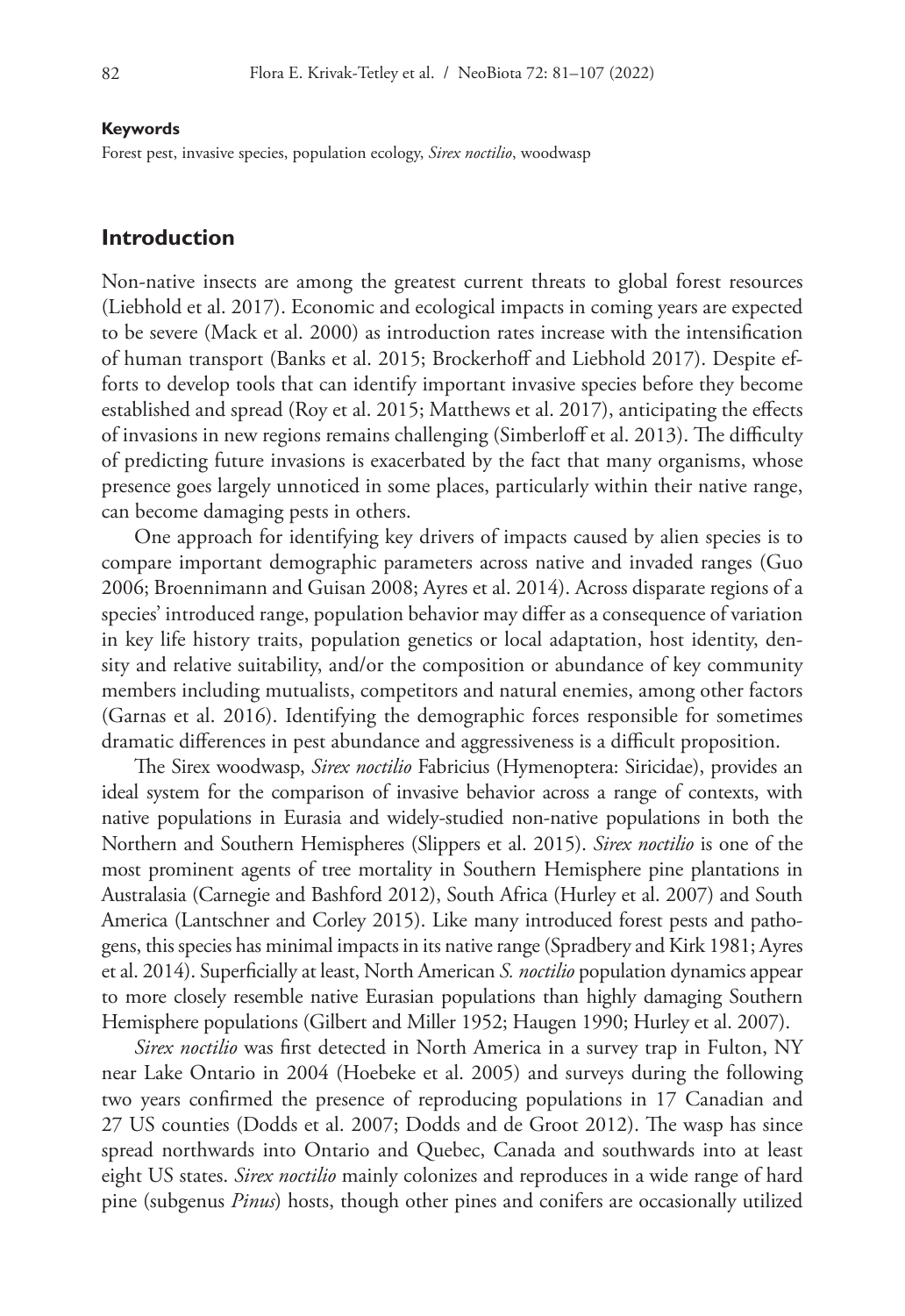(Hoebeke et al. 2005). The primary susceptible pine hosts in the current US range of *S. noctilio* are the native red pine *Pinus resinosa* Aiton and the introduced European Scots pine *P. sylvestris* L. Both occur in small, isolated stands in the northeastern USA, largely as a legacy of plantings carried out by the Civilian Conservation Corps (CCC) in the wake of the Great Depression (Maher 2008). Many such stands are even-aged and have been minimally managed following establishment. They are frequently overstocked, stressed and in poor condition (Dodds et al. 2010; Zylstra et al. 2010). These stands often contained dying trees even prior to *S. noctilio* invasion and have little or no timber value (Ayres et al. 2014). Although the native Eastern white pine *P. strobus* is abundant in this region and has been shown to be a suitable host for *S. noctilio* larvae, female woodwasps are rarely attracted to it and the species has not been meaningfully impacted (Haavik et al. 2017). For these reasons, economic losses associated with *S. noctilio* spread in eastern North America have been minimal (Ayres et al. 2014; Haavik et al. 2016; Haavik et al. 2018).

Female *S. noctilio* oviposit in suppressed or weakened pine trees (Dodds et al. 2010; Ayres et al. 2014). At each oviposition site, females drill one or more tunnels that branch from a single entrance through the bark (Madden 1974; Spradbery 1977). These wounds typically result in resin exudation and the drippings that form on the outside of the tree are used as an indicator of *S. noctilio* attacks during surveys (Ayres et al. 2009). Into each oviposition tunnel, gravid females then deposit one or more of the following: eggs, a phytotoxic venom (Madden 1968) and oidia (spores) of the obligate mutualist fungus *Amylostereum areolatum* (Fr.) Boiden (Russulales: Stereaceae) (Francke-Grosman 1939; Madden and Coutts 1979). If tree defenses are overcome, *A. areolatum* establishment and rapid tree decline normally follow (Coutts 1969; Neumann et al. 1987; Slippers et al. 2012). Larvae develop and pupate inside the xylem (Ryan and Hurley 2012), with the majority emerging after one year in most populations (but see Morgan 1968).

A similar natural enemy complex is found in both the native range of *S. noctilio* and in North America. In North America, several native parasitoid species utilize both *S. noctilio*  and native siricid species, such as *S. nigricornis* (Coyle and Gandhi 2012). These include *Ibalia leucospoides ensiger* (Norton) (Hymenoptera: Ibaliidae), *Rhyssa persuasoria* (L.) and *R. lineolata* (Kirby) (Hurley et al. 2007; Slippers et al. 2015). The rhyssines can, in turn, be parasitized by the kleptoparasitoid *Pseudorhyssa* spp. (Couturier 1949; Spradbery 1969). The parasitic nematode *Deladenus* (*= Beddingia*) *siricidicola* (Tylenchida: Neotylenchidae) has a bicyclic life cycle, with a free-living asexual stage that feeds on *Amylostereum spp.* fungi within a tree and a parasitic sexual stage that occurs in the presence of developing siricids. The parasitic form is characterized by altered morphology and enters larvae and ultimately the testes or ovaries of the adult wasps, entering and sterilizing the eggs of females which vector them to new trees (Bedding 1967, 1972). *Deladenus siricidicola* strains in North America appear to be non-sterilizing, however, with nematodes reaching the gonadal tissues, but not entering the eggs (Kroll et al. 2013).

One possible explanation for differences in the behavior and impacts of invasive species populations is variability in important life history traits that impact potential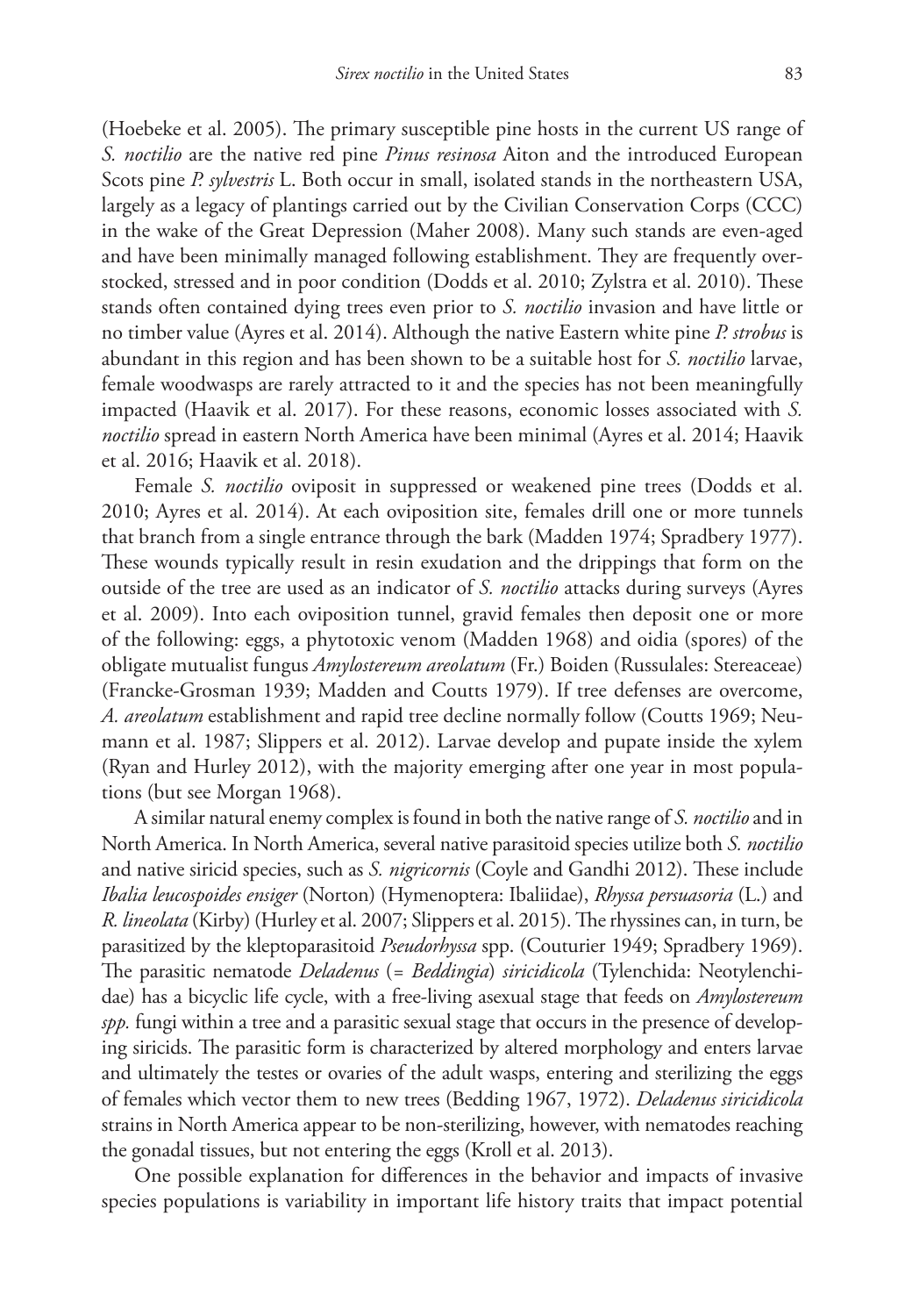population growth via fitness and fecundity. Perhaps the most important of these are insect body size and sex ratio (Kajita and Evans 2010; Liu et al. 2017; Tabak et al. 2018). *Sirex noctilio* exhibits significant sexual dimorphism as well as an unusual degree of within-sex body size variation, with more than a 3-fold variation in female size reported in both Tasmania (Madden 1974) and Argentina (Corley et al. 2007). Sex ratio differences can also have profound effects on population demography and can influence outcomes of invasions (Xu et al. 2016), as well as their ecological consequences (Fryxell et al. 2015). *Sirex noctilio* sex ratios vary widely (Caetano and Hajek 2017), from relatively even (~ 1:3  $\mathcal{L}:\mathcal{S}$ ) in the native range in Spain (Lombardero et al. 2016) to extreme male-biased populations (~ 1:32  $\mathcal{L}:\hat{\circ}$ ) in Brazil (Iede et al. 1998). Since they are haplodiploid, unmated females produce exclusively male offspring via arrhenotoky (Gardner 2014). When males are scarce, such as in recently introduced or highly dispersed populations, sex ratios might be highly male-biased due to selective investment in sons (Queffelec et al. 2019) or lower mate-finding success among females.

Another potential explanation for variation in *S. noctilio* impacts is tree resistance or variation in the suitability of host trees, which has been hypothesized as a key factor controlling populations in North America (Haavik et al. 2017). This could differ as a function of species and provenance, planting density and management in plantation environments or stand density and history in the case of natural or semi-natural stands. This variation could be further mediated by environmental effects on plant investment in growth versus defense (Herms and Mattson 1992) or by genetic differences in susceptibility, attractiveness or suitability as a larval resource. If these factors lead to differences in host susceptibility between environments, both *S. noctilio* population behavior and tree mortality patterns would be impacted (Haavik et al. 2016a; Martinson et al. 2018). *Sirex noctilio* is known to mainly attack suppressed or weakened trees in its native range or when at sub-outbreak levels in invaded areas (Madden 1968). Early studies of *S. noctilio* outbreaks in New Zealand suggested that intermittent drought increased synchrony in the susceptibility of plantation trees and recent findings in Argentina support this hypothesis while further suggesting that drought-related impacts can vary dramatically among host tree species in a region (Lantschner and Corley 2015; Lantschner et al. 2019).

A third potential explanation for frequent *S. noctilio* outbreaks in certain environments is the lack of controls by natural enemies in some non-native populations (Keane and Crawley 2002; Boissin et al. 2012). Since the appearance of *S. noctilio* as a pest in the early 1900s in New Zealand, management efforts throughout its invaded range have been dominated by the development and adaptation of nematode-based biocontrol strategies (Hurley et al. 2007; Slippers et al. 2015). In Southern Hemisphere countries, both intentional (e.g., New Zealand, Australia, South Africa) and accidental (e.g., Argentina, Uruguay) release of hymenopteran parasitoids may help limit woodwasp populations (Fischbein and Corley 2014). Differences in parasitoids could contribute to differences in outbreak behavior among regions.

Our study was driven by the motivation to better understand current and potential future *S. noctilio* population dynamics in the eastern USA. Comprehensive research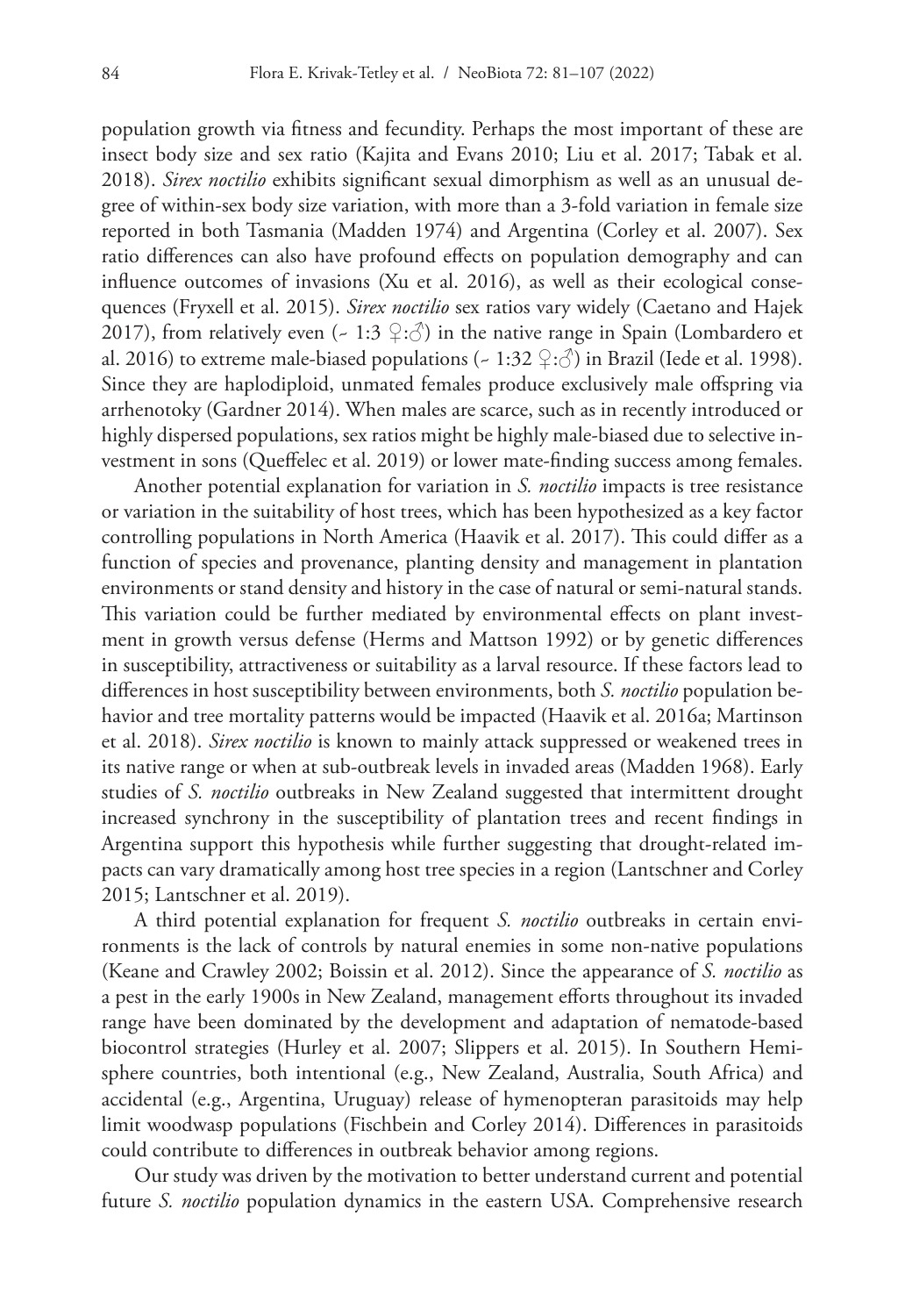efforts to date in the USA and Canada have generated a range of estimates for important demographic parameters in these expanding populations and we have summarized these estimates in Table 1. It nonetheless remains unclear which factors will most strongly influence the trajectory of *S. noctilio* populations. Whether the relatively low population densities, growth rates and impacts in North America will persist particularly as ranges expand and new hosts are encountered — is an open question. In this study, we evaluated the relative influence of life history traits, interactions with natural enemies and host susceptibility on estimated *S. noctilio* population growth rates in the northeastern United States. We then compared these results to demographic analysis from a recent study in the native range in Galicia, Spain (Lombardero et al. 2016) in order to understand how woodwasp populations might be expected to behave in North American pine forests as *S. noctilio* range expansion continues.

| Variable         | Value                                                                                   | Location              | Source                               |
|------------------|-----------------------------------------------------------------------------------------|-----------------------|--------------------------------------|
| Emergence        | early July to early September                                                           | Ontario               | Ryan et al. (2012)                   |
| timing           | July to September                                                                       | Ontario               | Haavik et al. (2013)                 |
|                  | early July to early September                                                           |                       | NY & PA Foelker et al. (2016)        |
|                  | June to October                                                                         |                       | NY & PA Hajek et al. (2017)          |
|                  | July to October                                                                         | NY, PA, VT This study |                                      |
| Development      | 4.1% required more than 1 year                                                          | Ontario               | Ryan et al. (2012)                   |
| time             | 0.8% larvae remaining after year 1                                                      |                       | central NY Myers et al. (2014)       |
|                  | 4% larvae remaining after year 1                                                        |                       | NY & PA Foelker et al. (2016)        |
|                  | $1.5-26.7\%$ required > 1 year                                                          |                       | NY & PA Hajek et al. (2017)          |
|                  | 10.4% required 2 years                                                                  | NY, PA, VT This study |                                      |
| Sex ratio        | 20.6% ♀                                                                                 |                       | central NY Long et al. (2009)        |
|                  | $-25\% \n\Omega$                                                                        | Ontario               | Ryan et al. (2012)                   |
|                  | 27% ♀                                                                                   |                       | central NY Myers et al. (2014)       |
|                  | variable; 13.7% - > 60% $\varphi$                                                       | Ontario               | Haavik et al. (2016b)                |
|                  | 25% ♀                                                                                   | NY, PA, VT This study |                                      |
| <b>Body Size</b> | pronotum width 3.2 mm (parasitized), 3.5 mm (non-<br>parasitized)                       |                       | NY & PA Kroll et al. (2013)          |
|                  | pronotum width $\frac{1}{2}$ 3.2 mm, $\sigma$ 2.2 mm                                    | Ontario               | Haavik et al. (2016a)                |
|                  | $\circledcirc$ prothorax 3.9 mm (non-parasitized)                                       | NY & PA               | Hajek et al. (2017)                  |
|                  | $\frac{1}{2}$ body 19.7 mm; prothorax 2.6 mm; head capsule 2.8 mm NY, PA, VT This study |                       |                                      |
| Fecundity        | Average No. eggs: 79.6 (parasitized), 108.3 (non-<br>parasitized)                       | NY&PA                 | Kroll et al. (2013)                  |
|                  | No. eggs = $69$ ·(pronotum width in mm)-96                                              | Ontario               | Haavik et al. (2016a)                |
|                  | No. eggs = $0.17$ (body length in mm) <sup>2.072</sup>                                  | NY, PA, VT This study |                                      |
| <b>Ibalia</b>    | 21%                                                                                     |                       | central NY Long et al. (2009)        |
| leucospoides     | 10.6% P. sylvestris, 10.8% P. resinosa                                                  | <b>NY</b>             | Eager et al. (2011)                  |
| parasitism       | 20.8%                                                                                   | Ontario               | Ryan et al. (2012)                   |
|                  | 18%                                                                                     |                       | central NY Zylstra and Mastro (2012) |
|                  | $3.4 - 17%$                                                                             | Ontario               | Haavik et al. (2015)                 |
|                  | 13%                                                                                     | NY & PA               | Foelker et al. (2016)                |
|                  | $0 - 46%$                                                                               | Ontario               | Haavik et al. (2016b)                |
|                  | 20%                                                                                     | NY, PA, VT This study |                                      |

**Table 1.** Life history parameters reported in previous studies in North America. Summary of findings to date from all North American studies that have assessed aspects of *Sirex noctilio* life history. Variables include timing of emergence, voltinism, sex ratio, body size, fecundity, parasitism and larval survivorship.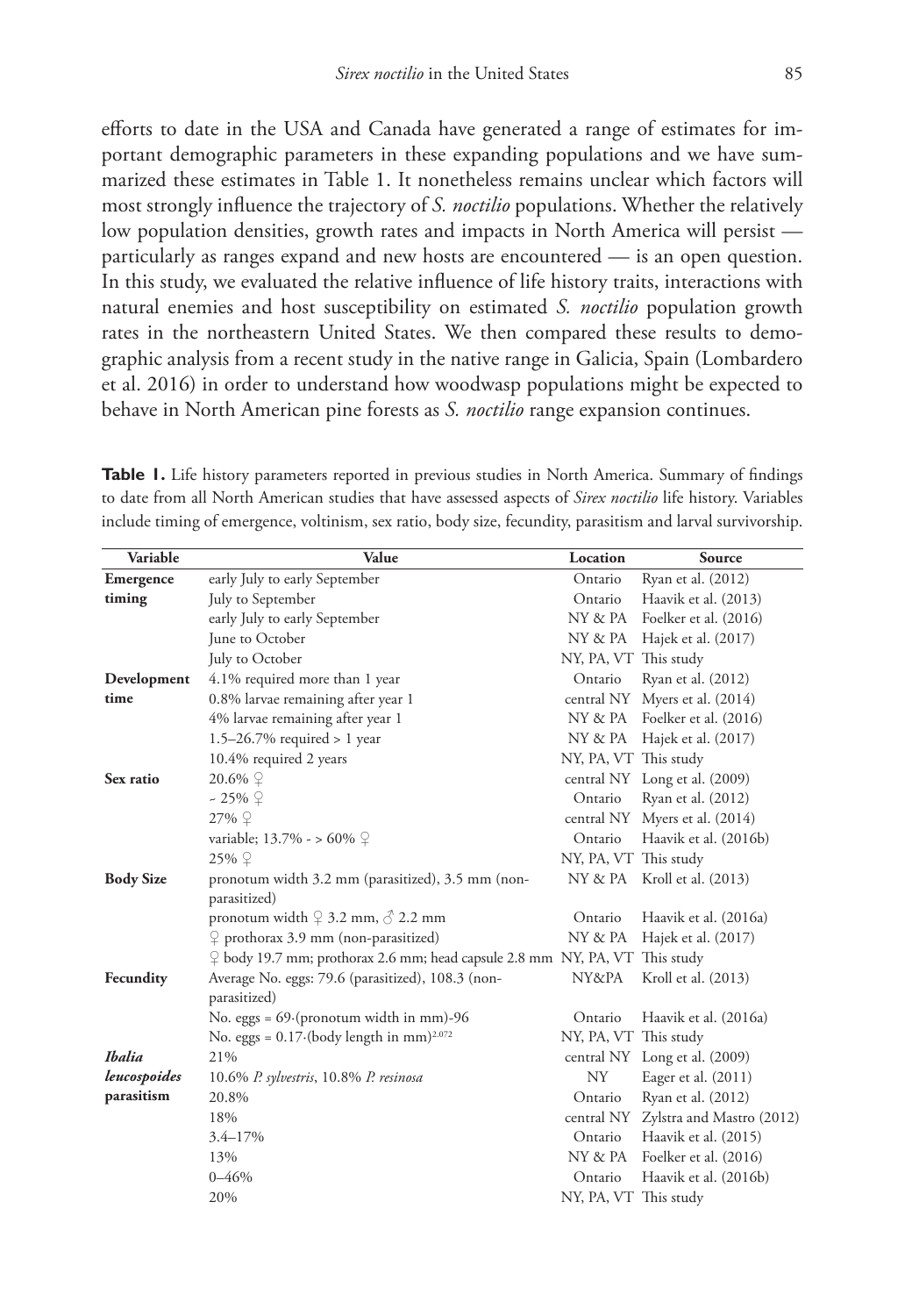| Variable         | Value                                                                           | Location              | Source                               |
|------------------|---------------------------------------------------------------------------------|-----------------------|--------------------------------------|
| Rhyssine         | $1\%$                                                                           | central NY            | Long et al. (2009)                   |
| parasitism       | 4.4% P. resinosa, 8.3% P. sylvestris                                            | NY                    | Eager et al. (2011)                  |
|                  | 3%                                                                              | Ontario               | Ryan et al. (2012)                   |
|                  | 10%                                                                             |                       | central NY Zylstra and Mastro (2012) |
|                  | 12%                                                                             | NY & PA               | Foelker et al. (2016)                |
|                  | $0 - 6\%$                                                                       | Ontario               | Haavik et al. (2016b)                |
|                  | 3.5%                                                                            | NY, PA, VT This study |                                      |
| Total            | 21.8%                                                                           |                       | Central NY Long et al. (2009)        |
| hymenopteran     | 16.4%                                                                           | NY                    | Eager et al. (2011)                  |
| parasitism       | 23.4%                                                                           | Ontario               | Ryan et al. (2012)                   |
|                  | 41.2%                                                                           |                       | NY & PA Kroll et al. (2013)          |
|                  | $1-50\%$ range                                                                  | Ontario               | Haavik et al. (2016b)                |
|                  | 23.4%                                                                           | NY, PA, VT This study |                                      |
| <b>Deladenus</b> | 38% of $\varphi$ , no sterilization                                             | Ontario               | Ryan et al. (2012)                   |
| parasitism       | $0.2 - 3\%$ in larvae                                                           |                       | central NY Zylstra and Mastro (2012) |
|                  | 27.9% all individuals                                                           |                       | NY & PA Kroll et al. (2013)          |
|                  | 23.7% all individuals                                                           | NY & PA               | Foelker et al. (2016)                |
|                  | 32–64% of $\varphi$ , 23–62% of $\varphi$                                       | Ontario               | Haavik et al. (2016a)                |
|                  | 23.6% of $\mathcal{Q}$ ; higher in <i>P. sylvestris</i> than <i>P. resinosa</i> | <b>NY</b>             | Williams and Hajek (2017)            |
|                  | 62%                                                                             | NY, PA, VT This study |                                      |
| Survivorship     | $\sim 1 - 14\%$ larval survivorship                                             | Ontario               | Haavik et al. (2015)                 |
| (egg to adult)   | 30% larval mortality within tree                                                | NY                    | Foelker (2016)                       |
|                  | $-5\%$                                                                          | Ontario               | Haavik et al. (2017)                 |
|                  | 28%                                                                             | NY, PA, VT This study |                                      |

# **Materials and methods**

## Study area and materials

We collected *S. noctilio* in New York, Pennsylvania and Vermont in 2013, 2014 and 2015. We searched for stands of hard pines (*P. resinosa* and *P. sylvestris*) during spring and summer, noting the locations of trees with emergence holes and resin drippings indicating *S. noctilio* attack in the previous season. Trees attacked by *S. noctilio* were difficult to find, with > 80% of stands showing no signs of woodwasp presence. In total, we located active *S. noctilio* populations in six locations in New York (MF: Montour Falls, Schuyler County, 42.3354°N, 76.8138°W), Pennsylvania (DE: Delmar, Tioga County, 41.7209°N, 77.3772°W; MI: Middlebury, Tioga County, 41.8416°N, 77.4072°W, BL: State Game Lands 276 in Blacklick, Indiana County, 40.4886°N, 79.1070°W; CL: Clarion County, 41.1777°N, 79.2269°W) and Vermont (UN: Underhill, Chittenden County, 44.4847°N, 72.9656°W) across three years. As is common in the region, most sites primarily contained one tree species: three stands contained *P. sylvestris* only (MF, DE, MI), two stands contained *P. resinosa* only (BL, CL) and one stand contained both (UN), though *P. resinosa* was more abundant (Table 2). We recognize that species and site are necessarily confounded in this study due to the rarity of naturally-attacked hard pine stands on the landscape. We still chose to include comparisons of tree species in our analysis because each species occurred at multiple sites dispersed throughout the study area.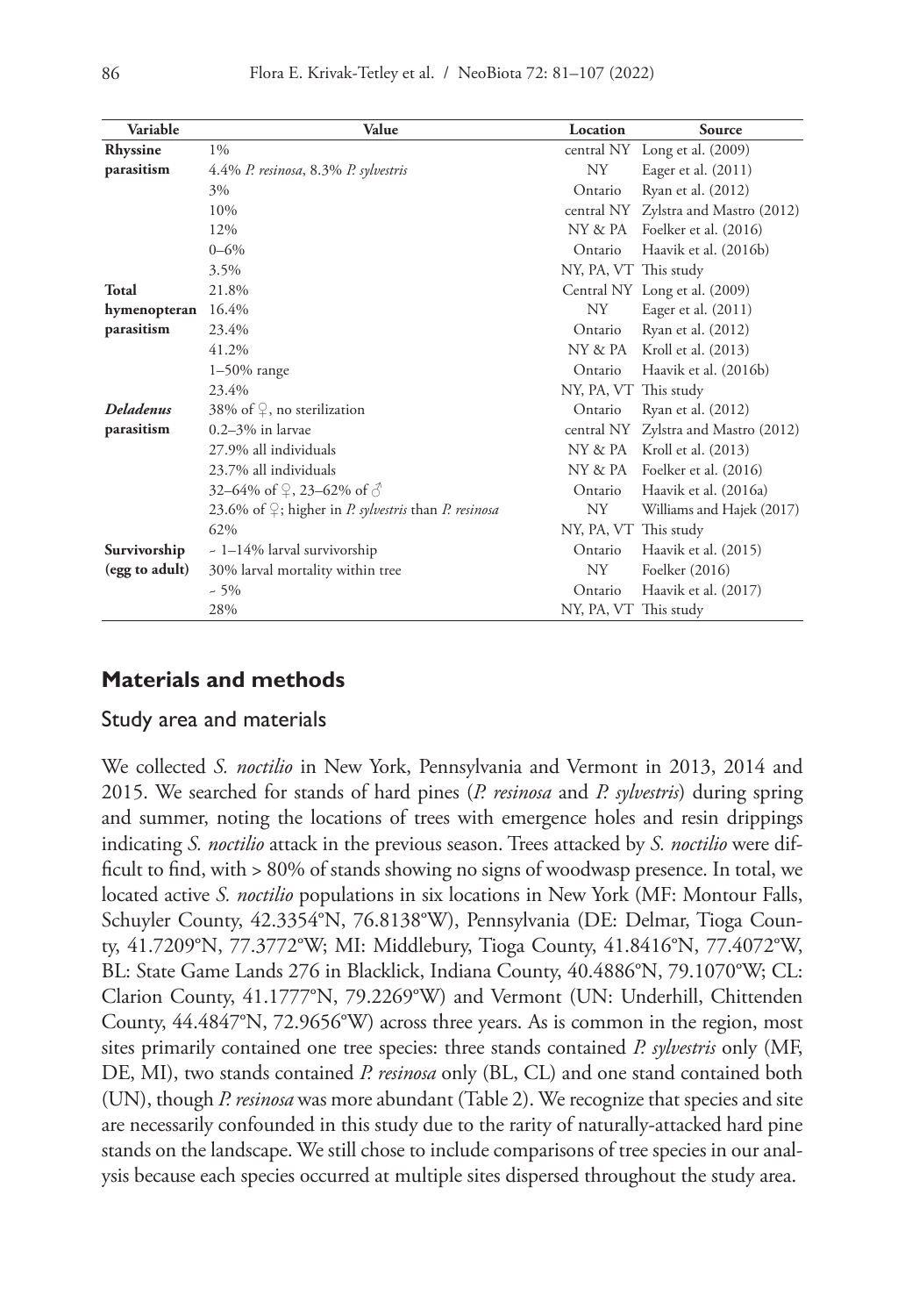| Year  | <b>State</b> | County | No.   | <b>Tree Species</b> | No. Sirex | No. Sirex   | No. Ibalia   | No. rhyssines |
|-------|--------------|--------|-------|---------------------|-----------|-------------|--------------|---------------|
|       |              |        | trees |                     | noctilio  | nigricornis | leucospoides |               |
| 2013  | ΝY           | МF     | 3     | P. sylvestris       |           |             |              |               |
|       | РA           | DE     | 8     | P. sylvestris       | 170       | $\Omega$    | 74           | 4             |
|       | <b>PA</b>    | МI     | 3     | P. sylvestris       | $\theta$  | $\Omega$    |              | 0             |
|       | VT           | UN     | 4     | P. resinosa         | 71        | 68          | $\Omega$     | 30            |
| 2014  | PA           | DE     | 8     | P. sylvestris       | 499       | $\Omega$    | 96           | 12            |
|       | VT           | UN     |       | P. sylvestris       | 2         | 9           |              |               |
|       | VТ           | UN     | 2     | P. resinosa         | 77        | 66          |              | 16            |
| 2015  | РA           | BL     | 4     | P. resinosa         | 41        | $\Omega$    |              | $\Omega$      |
|       | <b>PA</b>    | CL     | 5     | P. resinosa         | 130       | 0           | 67           | 3             |
| Total |              |        | 38    |                     | 991       | 143         | 239          | 66            |

**Table 2.** Summary of trees and emerging insects sampled in each year of study. Number of trees sampled and number of native *Sirex nigricornis*, non-native *S. noctilio* and *Sirex spp.* parasitoids (*Ibalia leucospoides*  and the rhyssines) collected from each tree species, at each site, across sampling years.

During late June or early July 2014–2016, we visited previously-identified sites to cut trees attacked in the prior season. All trees were dead or dying at the time of cutting. Over three years, we felled 38 attacked trees, recording GPS locations and diameter at breast height (dbh) for each. After felling, we cut each stem into  $\sim 1$  m-long bolts, discarding the top of the tree (diameter  $\langle$  - 2 cm). Bolts were labeled individually to record their position relative to the ground and transported to emergence containers at Dartmouth College, Hanover, NH.

## Insect emergence

Wasp-infested logs were placed in 55-gallon laminated cardboard emergence drums and stored indoors (ambient laboratory temperature  $\sim$  21 °C). Drum openings were covered with fine mesh to prevent insect escape. Drums were checked every 1–3 days during peak emergence (mid-July to September) and at least twice a week thereafter until several weeks had passed with no new emergences (late October or early November). At the end of the first emergence season, we removed dead insects, then stored bolts in the laboratory until the following May, at which point we resumed regular checks. All emerging insects were collected, including *S. noctilio*, the native *S. nigricornis* and hymenopteran parasitoids. Due to low overall numbers, rhyssine parasitoids (*R. persuasoria* and *R. lineolata*) and kleptoparasitoids *Pseudorhyssa* spp. were combined for analysis and referred to as "rhyssines". For *S. noctilio* and *S. nigricornis*, we measured body length (excluding the ovipositor), then dissected each individual to check for nematodes. Nematodes from a subset of wasps were cultured and confirmed as *D. siricidicola* when they were sequenced as part of a study by Fitza et al. (2019). For 176 of the females, we counted the total number of eggs and, for 36 haphazardly selected individuals, we measured the length of five eggs per female using a compound microscope.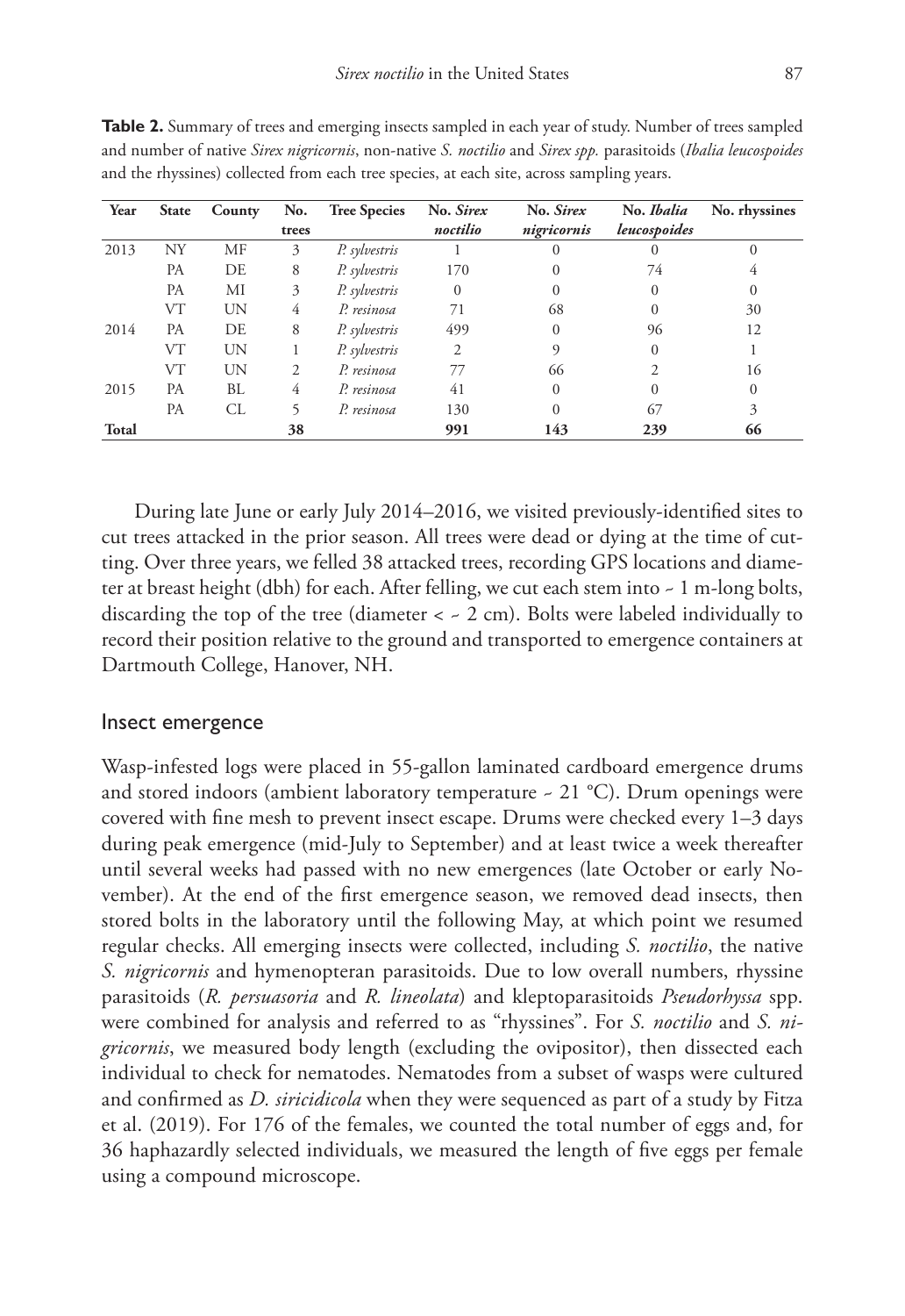# Bolt measurements and dissections

Collected bolts were weighed and measured for length and diameter at each end. For each bolt, we calculated the surface area and volume from length and diameter. Before we placed them in emergence drums, we measured wood moisture content at five locations along each bolt  $(-0.8 \text{ cm depth})$  using a Delmhorst RDM-3 moisture meter (Delmhorst Instrument Co., Towaco NJ) and averaged these measurements for analysis. Occasional measurements above or below the operating range of the device (6–60%) were recorded as 6% and 60%, respectively.

After insects finished emerging in the second year (at least two months with no further emergence), we dissected a subset of bolts (2–3 per tree). We counted resin drippings and emergence holes, then removed the bark and cambium to count oviposition sites (attacks) and the number of holes (drills) per attack using an illuminated tabletop magnifier  $(5x)$  and hand lens  $(10x-20x)$  as needed, following methods established by Lombardero et al. (2016). For each attack, we noted the presence or absence of lesions (Suppl. material 1: Figs S1, S2), which are thought to be indicative of a polyphenol defense response by the tree (Coutts and Dolezal 1966; Lombardero et al. 2016). Since lesions were assessed two years after bolts were collected and may have faded over time, we considered this to be a conservative estimate of lesion formation.

For each bolt, we estimated the number of eggs laid, based on the number of attacks and drills per attack following Madden (1974) and Haavik et al. (2015):

# eggs = 0.01∙single drills + 0.68∙double drills + 1.55∙triple drills + 2.22∙quadruple drills

After dissection, we cut each bolt into three equal lengths (avoiding knots) to expose fresh surfaces. We estimated the percentage of the cross-sectional area colonized by bluestain (ophiostomatoid) fungi by outlining visible bluestain on the cut surface of each bolt and photographing the surface (see Suppl. material 1: Fig. S2). Area quantification was performed using ImageJ as described in Lombardero et al. (2016).

# Additional data

For analyses of *S. noctilio* body size, egg number and allometric equation development, we incorporated additional data from 1,511 emerging *S. noctilio*, collected from 53 trees sampled in central NY in 2008; hereafter referred to as the "Central NY data set" (see Zylstra et al. (2010) and Myers et al. (2014) for protocol details). These trees were chemically girdled in 2007 and felled after the oviposition season finished, at which point they were transported to the USDA APHIS PPQ laboratory (North Syracuse, NY) for storage in emergence barrels. Emerging insects were collected and the following measurements were recorded: hind tibial length, prothorax width, mass and egg count. As these trees were chemically girdled rather than naturally attacked, analyses were done separately from 2013–2015 data.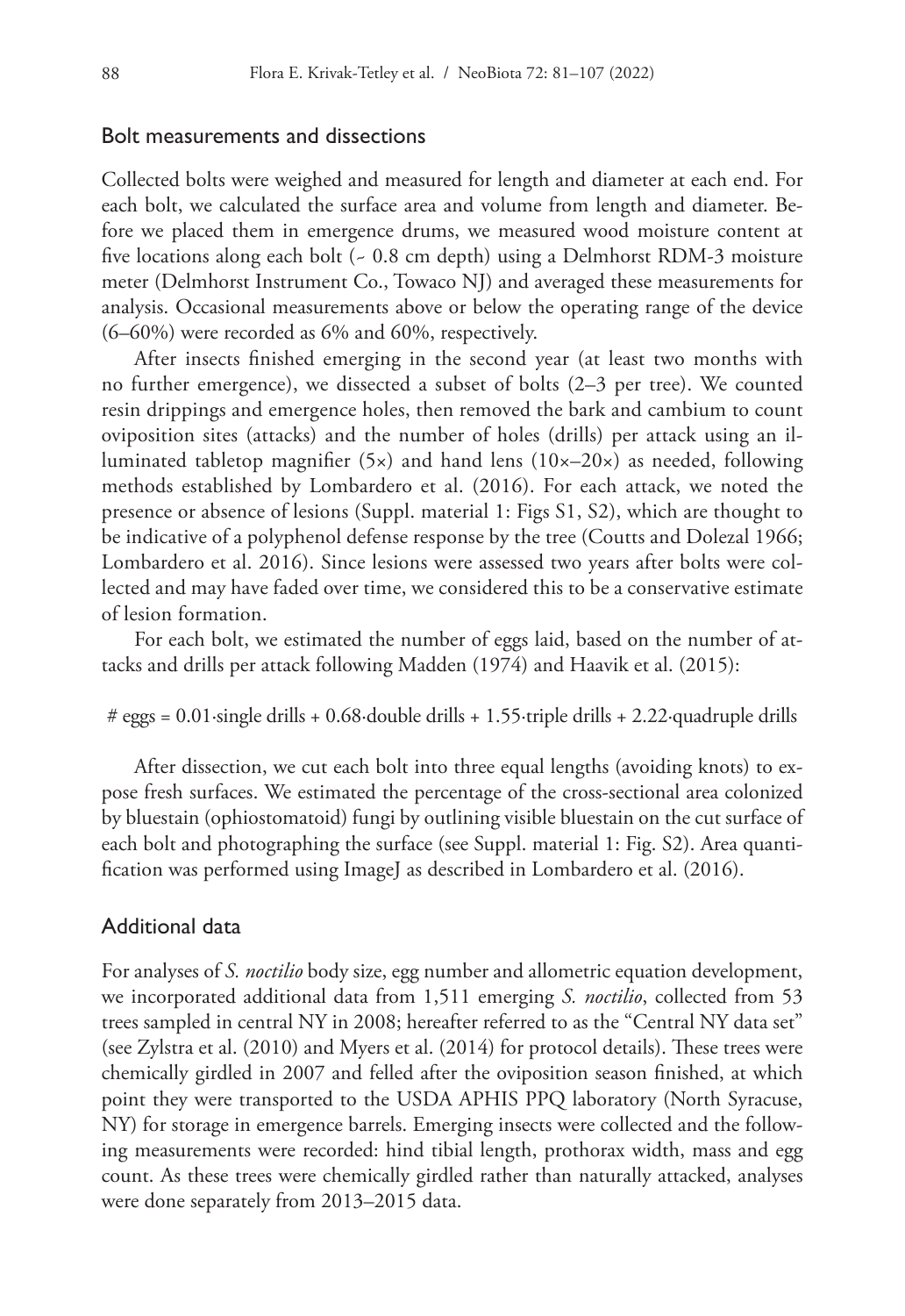To compare egg sizes between the USA and Spain, we also measured eggs from *S. noctilio* collected emerging from bolts in Galicia, Spain in 2013–2015, as described in Lombardero et al. (2016). To further compare demographic patterns between the USA and Spain, we reanalyzed data used to build Table 1 in Lombardero et al. (2016), reproducing some parts of that Table and updating it with additional calculations of numbers of eggs laid, based on published estimates (Madden 1974) as described above.

## Statistical analysis

Data analysis was conducted in JMP Pro 13.0 (SAS Institute 2016) and R Version 3.4.3 (R Core Team 2017). All means are reported with standard errors (SE) unless otherwise noted. In cases of unequal variance, we used Welch's Test to compare means. As we did not sample at all sites in all years, we included a composite variable Site-Year in some analyses.

We used Maximum Likelihood to estimate the number of wasps emerging per tree, number of insects emerging per bolt and the number of nematodes per parasitized *S. noctilio* adult. For each of these metrics, we evaluated four candidate distributions and compared them via log-likelihood: Poisson, zero-inflated Poisson, negative binomial and zero-inflated negative binomial (R package VGAM; Yee 2015).

We used Chi-square statistics to test for differences in: voltinism between male and female wasps; sex ratio between pine species and across sites; and nematode parasitism among tree species, sites and wasps of different sexes. We used restricted Maximum Likelihood generalized linear mixed models (R package lme4; Bates et al. 2015) to examine relationships between predictors of interest and emergence date, body size and egg length. We calculated *P* values using the Satterthwaite approximation for degrees of freedom (package lmerTest; Kuznetsova et al. 2017) and selected the best models by comparing AIC values (AICtab in bbmle package; Bolker et al. 2017) unless otherwise noted in results.

We used simple linear regression to test for a relationship between emergence date and body size, analyzing insects emerging from the *P. resinosa* and *P. sylvestris* separately. The impacts of sex and tree species on insect body size were examined using 2-way ANOVA with an interaction term. To describe the relationship between body size and *S. noctilio* egg number, we used the nls function in the R base package to fit a power function to our egg count data from dissected females, then tested for effects of tree species and voltinism on egg number by analyzing the residuals.

Parasitism rates were estimated as the slope of the regression line (with forced intercept = 0) of numbers of emerging parasitoids versus numbers of all emerging insects (siricids plus parasitoids) (Cochran 1977). We then used multiple regression to assess the effect of tree species on parasitism rate.

To examine relationships between bolt traits and measures of insect attack and emergence, we generated a matrix of Pearson Correlation Coefficients using all complete pairwise observations, then visualized them with the R package corrplot (Wei and Simko 2017) using an  $\alpha$  = 0.05 significance level. We transformed variables as noted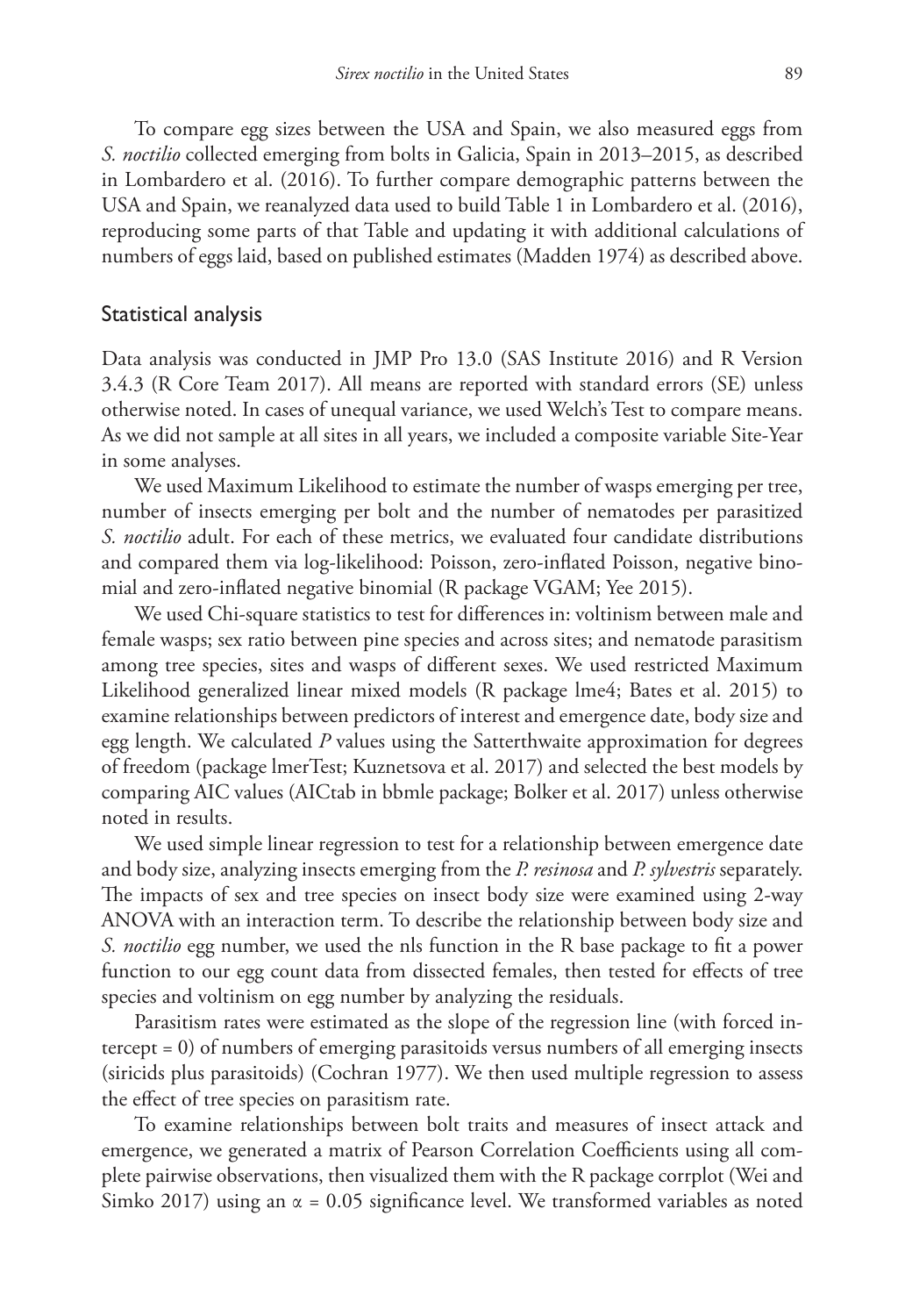to address departures from normality and heterogeneity of variance. The logit transformations used a standard adjustment (Warton and Hui 2011) of 0.025 (R package CAR; Fox and Weisberg 2011). Patterns in drills per attack were assessed using a generalized linear mixed model with a Poisson link function, that included random effects of tree (nested within site) and bolt (nested within tree). We estimated emergence per attack and emergence per egg as the slope of a regression (with forced intercept = 0) of these pairs of variables (Cochran 1977).

# **Results**

# Sirex life history in NY, VT and PA

We collected 1007 *S. noctilio* (253 females and 754 males) over three years from 38 trees harvested in New York, Pennsylvania and Vermont (Table 2). The majority of *S. noctilio* emergence was concentrated in a small number of trees, with production per tree best described by a zero-inflated negative binomial (ZINB) distribution with  $\Phi$  = 0.32 (proportion of excess zeroes),  $\mu$  = 75.39 and overdispersion parameter  $k = 0.35$  (Suppl. material 1: Fig. S3). Most wasps (89.6%) emerged within one year of bolt collection; the rest (10.4%) emerged in year two. Females were more likely than males to emerge in year 2 (21.7% vs. 6.6%;  $\chi^2$  = 40.53, df = 1,  $p$  < 0.0001). Woodwasps emerged from 3 July to 2 November (Julian Days 184–306). This timing did not vary across years, but peak emergence date was slightly earlier for males than for females  $(F_{1,839} = 3.74, p = 0.053)$ . Approximately 77% of the variation in emergence dates was among trees within a site.

The sex ratio of emerging *S. noctilio* was male biased 1:2.98 ♀:♂. Voltinism influenced sex ratios, with insects emerging in one year having a sex ratio of 1:3.5  $\circ$ : $\circ$  and females dominating in year 2, with 1:0.90  $\frac{1}{2}$ :  $\sigma$ . Sex ratio also varied across sites, with the lowest proportion of males in a *P. resinosa* stand (Blacklick, Pennsylvania) and the highest at a *P. sylvestris* stand (Delmar, Pennsylvania; 0.32 vs. 0.83;  $\gamma^2$  = 59.43, df = 4,  $p < 0.0001$ ). Although both of these sites are in Pennsylvania, the time since the stands had first become infested appeared to differ: *S. noctilio* had likely recently arrived to Blacklick, while a population was established in the area around Delmar since at least 2008 (Williams and Hajek 2017).

*Sirex noctilio* body length ranged from 6–37 mm, with an average length of 15.66  $\pm$  0.16 mm. Females (*n* = 251, 19.67  $\pm$  0.31 mm) were larger than males (*n* = 752,  $14.32 \pm 0.15$  mm) ( $t = 15.40$ , df = 369.63,  $p < 0.0001$ ; Fig. 1) and insects emerging in the second year were larger than those emerging in the first  $(F_{1,860.69} = 12.41, p <$ 0.001). Year of emergence effects were consistent across sexes but more pronounced for males (1<sup>st</sup> year: 14.08  $\pm$  0.15 mm vs. 2<sup>nd</sup> year: 17.83  $\pm$  0.62 mm; *t* = 5.92, df = 52.71,  $p < 0.0001$ ) than for females (1<sup>st</sup> year: 19.4  $\pm$  0.37 mm vs. 2<sup>nd</sup> year: 20.65  $\pm$  0.56 mm;  $t = 1.66$ , df = 104.83,  $p = 0.03$ ). In the Central NY data set, females ranged from 10–35.5 mm and were larger than males (23.64  $\pm$  0.25 mm vs. 16.95  $\pm$  0.12 mm;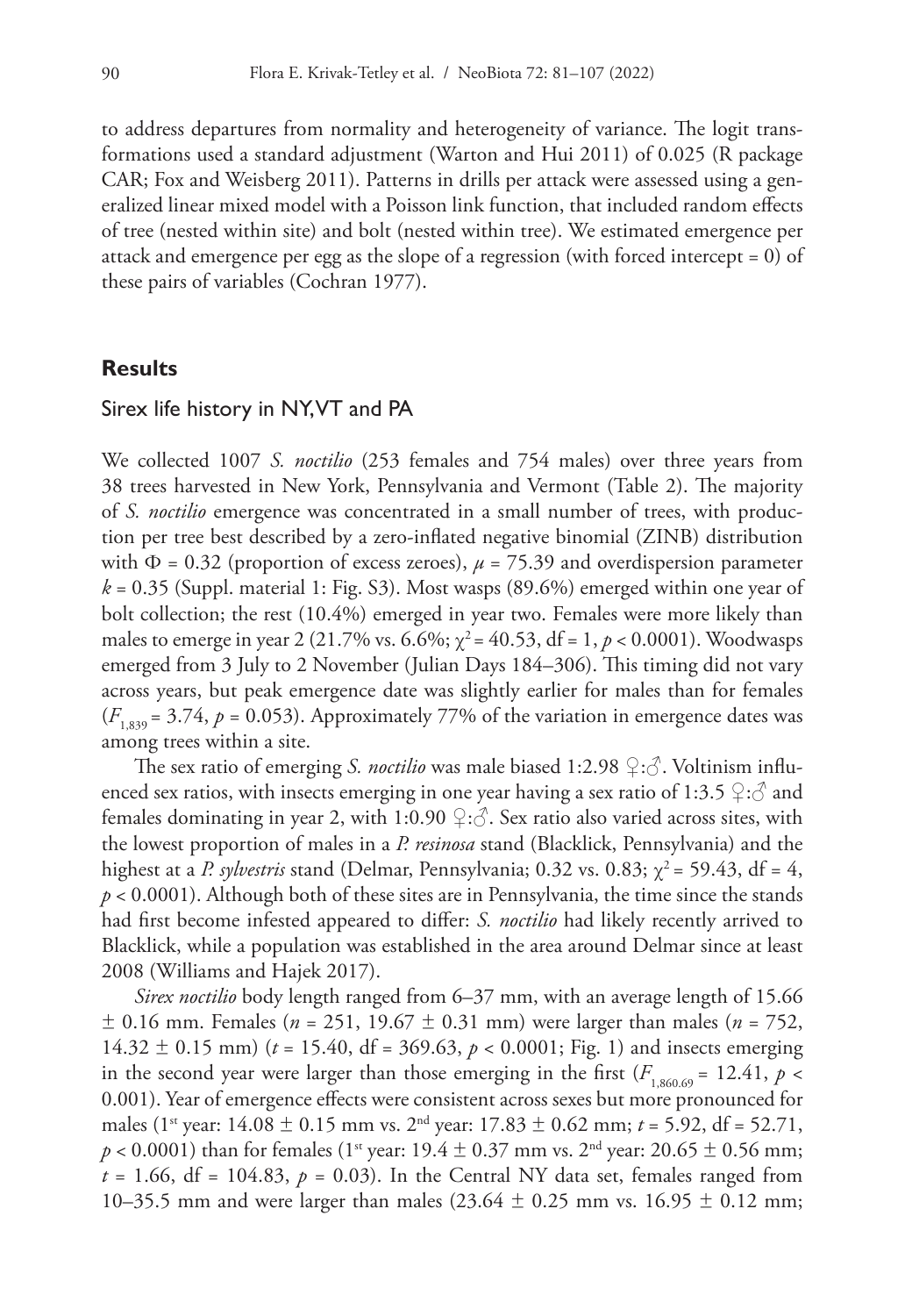$F_{1,1500}$  = 239.38,  $p < 0.0001$ ). Allometric relationships between body size measurements (length, width of head capsule and mass) for insects in the Central NY data set are included in Suppl. material 1 (Suppl. material 1: Fig. S4).

Number of eggs per female ranged from 5 to 284. Number of eggs was positively related to body size and well described by a power function where number of eggs = 0.17∙(BodyLength)2.072 (Fig. 2). Analysis of residuals from the fitted power function showed no effect of tree species or voltinism on number of eggs ( $F_{3,141} = 0.31$ ,  $p =$ 0.82). Egg lengths ranged from 0.99–1.51 mm with an average of  $1.26 \pm 0.01$  mm. We found no difference in egg size between Spain and the USA (*t* = 0.48, df = 21.99,



**Figure 1.** Body size variation in *Sirex noctilio*. Females were larger than males and insects emerging from *Pinus resinosa* were larger than those emerging from *P. sylvestris* (Central NY and Northeast data sets plotted separately). Bars show mean  $\pm$  SE.



**Figure 2.** Relationship between body size and fecundity. Number of eggs (y) increases with female *Sirex noctilio* body size at the same rate for the main data set (closed circles) and Central NY data set (open circles). Line is fitted power function  $y = 0.17x^{2.072}$  for the combined data set.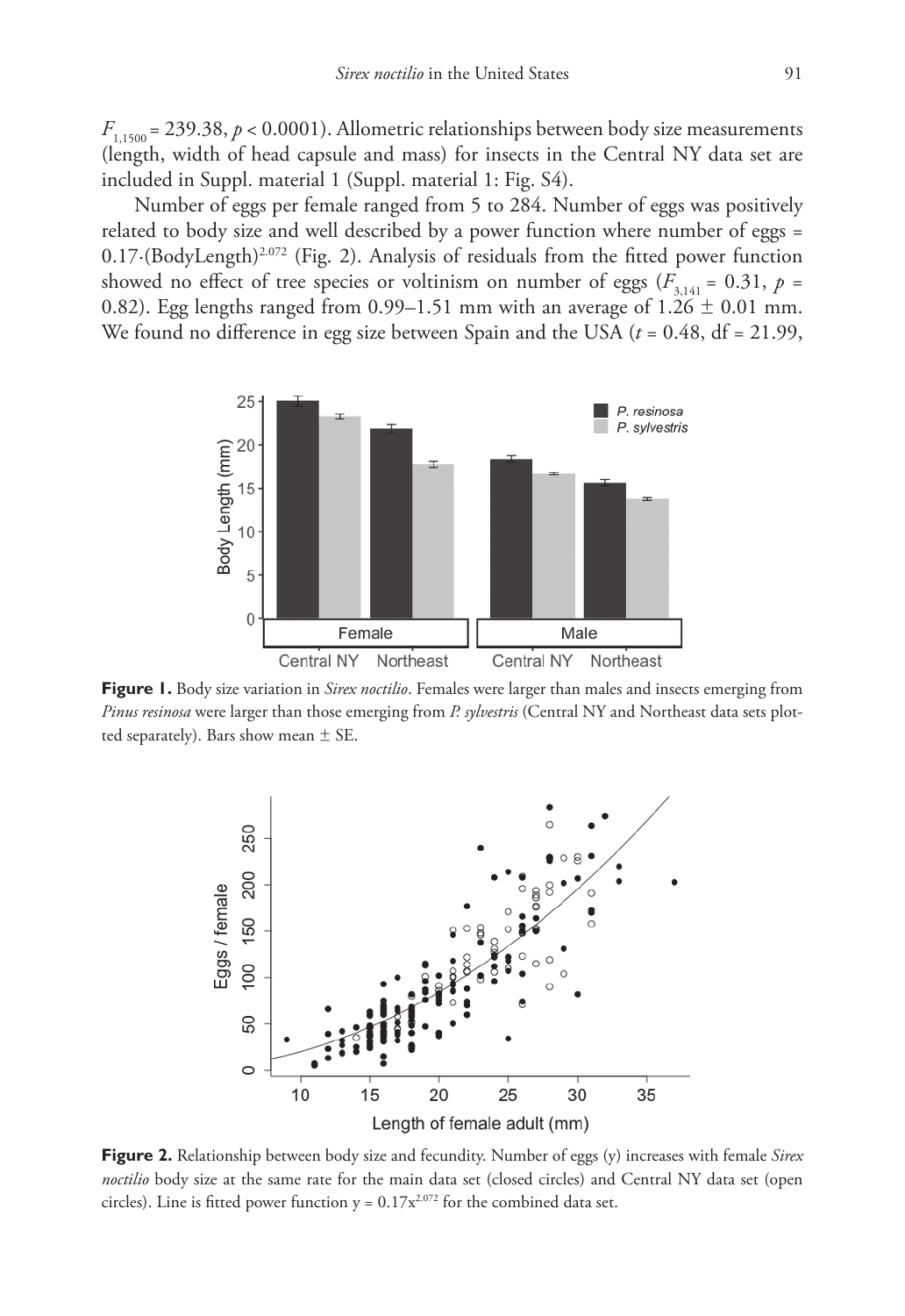$p = 0.64$ ). There was some variation in egg size among wasps, but very little variation among eggs produced by each individual (estimated variation due to random effect in mixed model = 68 and 0%, respectively).

# Host suitability and attack behavior

Dissection of 76 bolts from 24 trees (10 *P. radiata* and 14 *P. sylvestris*) yielded 11,253 attacks comprising 16,604 oviposition drill holes. Attack density was higher in *P. sylvestris* than in *P. resinosa* (8.83  $\pm$  1.29 vs. 5.28  $\pm$  1.72 attacks/dm<sup>2</sup>;  $F_{1,51.72} = 4.43$ ,  $p = 0.04$ ). The number of drills per attack ranged from 1 to 6, distributed as follows: 64% were single drills, 27% doubles, 8% triples and 1% four or more. The number of drills per attack was slightly higher on average for *P. resinos*a (1.62 ± 0.01) than for *P. sylvestris* (1.38 ± 0.01) (Fig. 3; *n* = 11,253, *z* = -2.21, *p* = 0.03). The estimated variation in drill count per attack among bolts (nested within tree) and among trees (nested within site), was low (< 10% of the total random variation for each).

Emergence of adult wasps was concentrated in a relatively small number of bolts and was best described by a zero-inflated negative binomial (ZINB) distribution with parameters  $\Phi = 0.24$ ,  $\mu = 20.43$  and  $k = 0.85$ . For both tree species, emergence was — as expected — positively correlated (*r* = 0.36 - 0.79) with attacks, attack density, drills, drill density, drills per attack, estimated number of eggs laid and the estimated density of eggs laid, most of which were correlated with each other (Suppl. material 1: Table S1). In *P. sylvestris*, but not *P. resinosa*, variables associated with oviposition (estimated eggs laid, egg density), emergence per egg and total emergence were negatively correlated with bolt moisture, bluestain presence and lesion formation in response to attack (Suppl. material 1: Table S1). Lesion formation was positively correlated with bolt moisture level (*r* = 0.72) in *P. sylvestris* only. The percentage cross-sectional area of



**Figure 3.** Number of drills per attack across sampled tree species. *Sirex noctilio* attacks (oviposition sites) with 1, 2, 3 or 4+ drill holes for *Pinus sylvestris* and *P. resinosa*.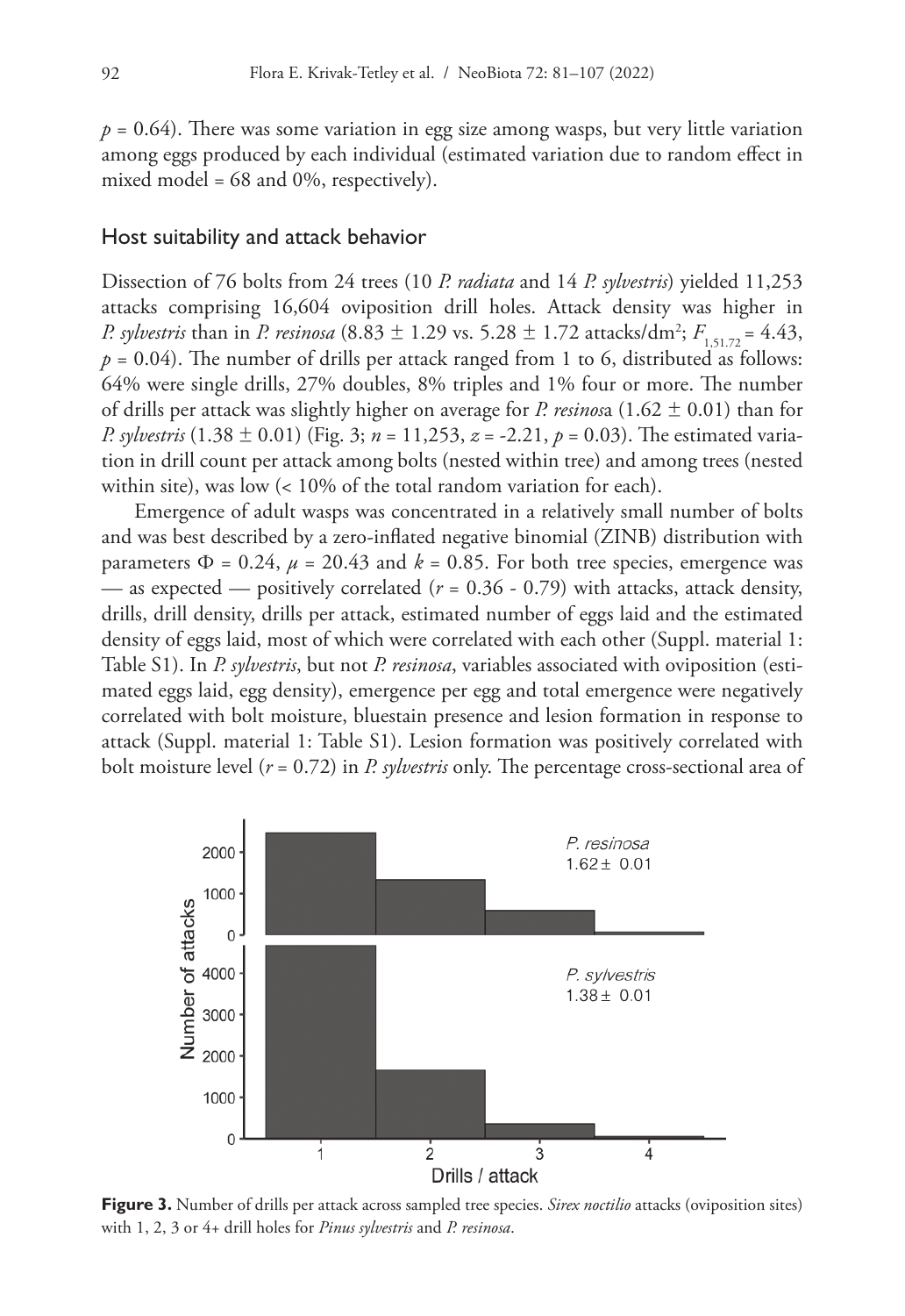

**Figure 4.** *Sirex noctilio* emergence success. Emergence per attack for *Pinus resinosa* (**A** slope = 0.08 ± 0.01) and *P. sylvestris* (**B** slope =  $0.11 \pm 0.01$ ) and emergence per estimated number of eggs laid for *P. resinosa* (**C** slope =  $0.16 \pm 0.02$ ) and *P. sylvestris* (**D** slope =  $0.41 \pm 0.04$ ). Each point represents one bolt.

bluestain per bolt was positively correlated with both bolt moisture content and bolt volume (Suppl. material 1: Table S1).

Emergence per attack was higher for *P. sylvestris* (0.11 ± 0.01) than *P. resinosa*  $(0.08 \pm 0.01)$  (Fig. 4); 63.8% of the *S. noctilio* produced came from the five trees that produced the most insects and these were all *P. sylvestris*. The proportion of emerging wasps that were male was higher for *P. sylvestris* (0.80) than for *P. resinosa* (0.64) (χ<sup>2</sup> = 28.60, df = 1, *p* < 0.0001). Insects emerging from *P. resinosa* were larger than those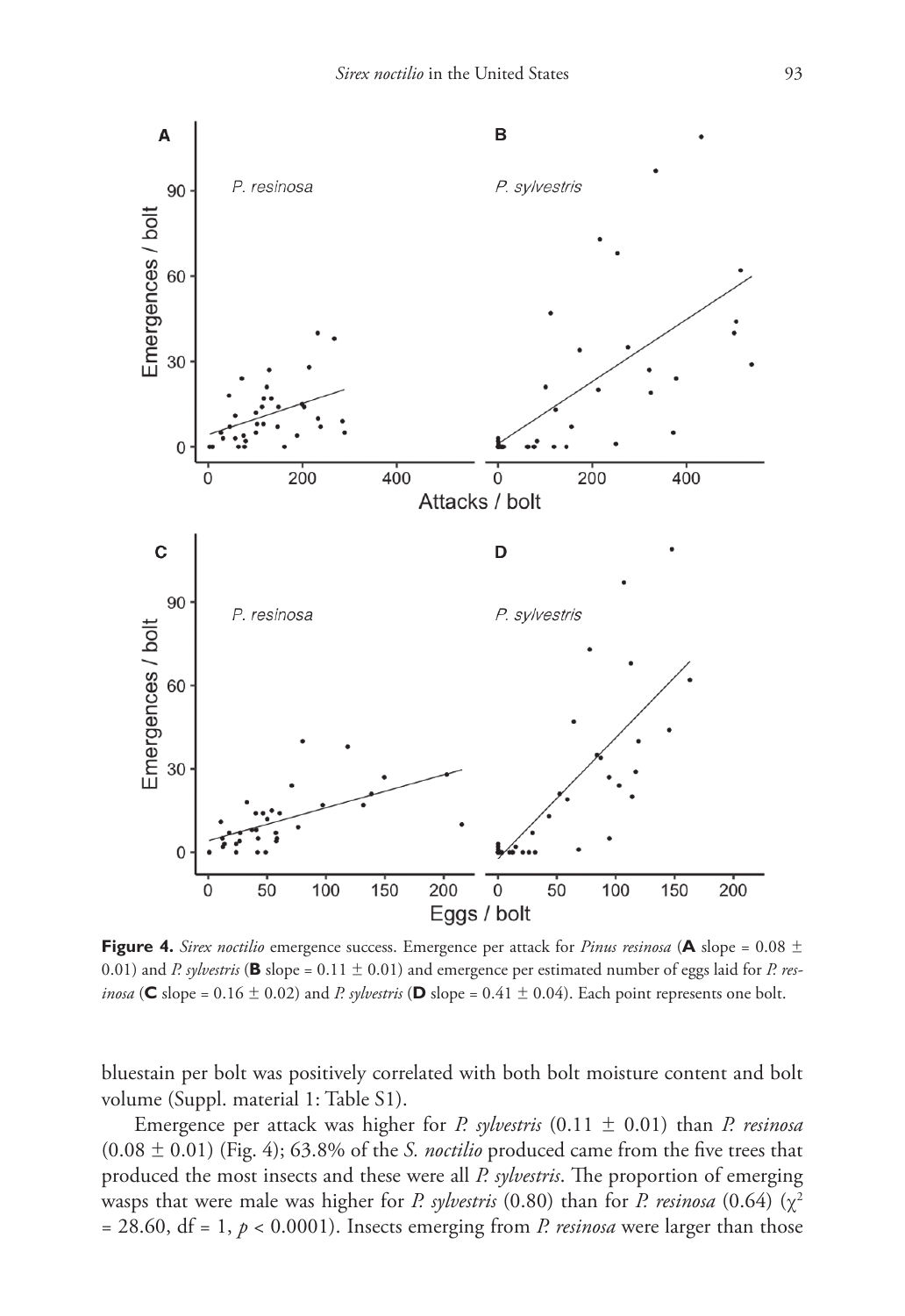emerging from *P. sylvestris* (Fig. 1; Northeast data set:  $F_{1,32.98} = 4.95$ ,  $p = 0.03$ , Central NY data set:  $F_{1,1500}$  = 29.61,  $p < 0.0001$ ) and the body size difference between males and females was more pronounced in *P. resinosa* than in *P. sylvestris* (Northeast only:  $F_{1.974.24}$  = 8.85,  $p = 0.003$ ). Variation among trees within species accounted for 32% of the total random variation in adult size.

#### Species interactions

A total of 143 native *S. nigricornis* co-occurred with *S. noctilio* in our trees, but emergence of this native siricid was concentrated in three trees from one site (Table 2; Suppl. material 1). Hymenopteran parasitoids were abundant: we collected a total of 245 *Ibalia leucospoides* and 67 rhyssines (27 females and 40 males). Across all sites and years, total hymenopteran parasitism was  $23.4 \pm 2.0$ %, with no difference between *P. resinosa* and *P. sylvestris. Ibalia leucospoides* parasitized 20 ± 2.0% of *S. noctilio* larvae, with no difference between tree species. The percentage of *S. noctilio* parasitized by *I. leucospoides* increased with total emergence in *P. resinosa* ( $F_{1,11} = 5.11$ ,  $p = 0.04$ ), but not in *P. sylvestris*. Rhyssine parasitism was 3.5 ± 1.0% overall and was higher in *P. resinosa* (9.22  $\pm$  2.0%) than in *P. sylvestris* (1.72  $\pm$  0.30%; *F*<sub>134</sub> = 15.57, *p* < 0.001).

Of the 806 *S. noctilio* assessed for nematode parasitism, 62% contained nematodes in gonadal tissue, with no difference between sexes ( $\gamma^2$  = 0.25, df = 1,  $p$  = 0.62). We found no instances of nematodes within *S. noctilio* eggs. Wasps emerging in the first year were more likely to be parasitized (63.52%) than those emerging in year two (13.64%) ( $\chi^2$  = 22.64, df = 1,  $p$  < 0.0001). Among wasps emerging in year one, nonparasitized females were larger than parasitized females (22.03  $\pm$  0.62 mm vs. 17.60  $\pm$  0.49 mm; *t* = 5.58, df = 158, *p* < 0.0001) with the same pattern seen in males (*t* = 4.75,  $df = 644$ ,  $p < 0.0001$ ). Females also had smaller eggs in the presence of nematodes  $(t = 3.17, df = 21.98, p = 0.004)$ . Adult woodwasps that emerged from *P. sylvestris* were much more likely to be parasitized by *D. siricidicola* than those that emerged from *P. resinosa* (81.3% vs. 5.15%;  $\chi^2$  = 363.85, df = 1,  $p$  < 0.0001), but species and location were confounded (Table 2), so this finding could simply indicate spatial patchiness in nematode abundance. Estimates of nematode load per parasitized wasp ranged from 11 to 3,000 – the distribution of these values was best described by a negative binomial distribution with parameters  $\mu$  = 395.2 and  $k$  = 1.04. We found many wasps with < 500 nematodes and a few wasps with estimated parasite loads of up to  $\sim$  2,000 or greater.

#### Reproductive potential

We constructed simple demographic models of *S. noctilio* in the northeastern USA, reporting study-wide values in addition to separate values for insects colonizing the two pine species in the study, *P. resinosa* and *P. sylvestris* (Table 3). An average-sized female of *S. noctilio* was predicted to contain 78 eggs (~ 66 eggs when emerging from *P. sylvestris* or 102 eggs when emerging from *P. resinosa*), based on body size-fecundity relationships. Nematodes did not enter *S. noctilio* eggs, so they had no direct impact on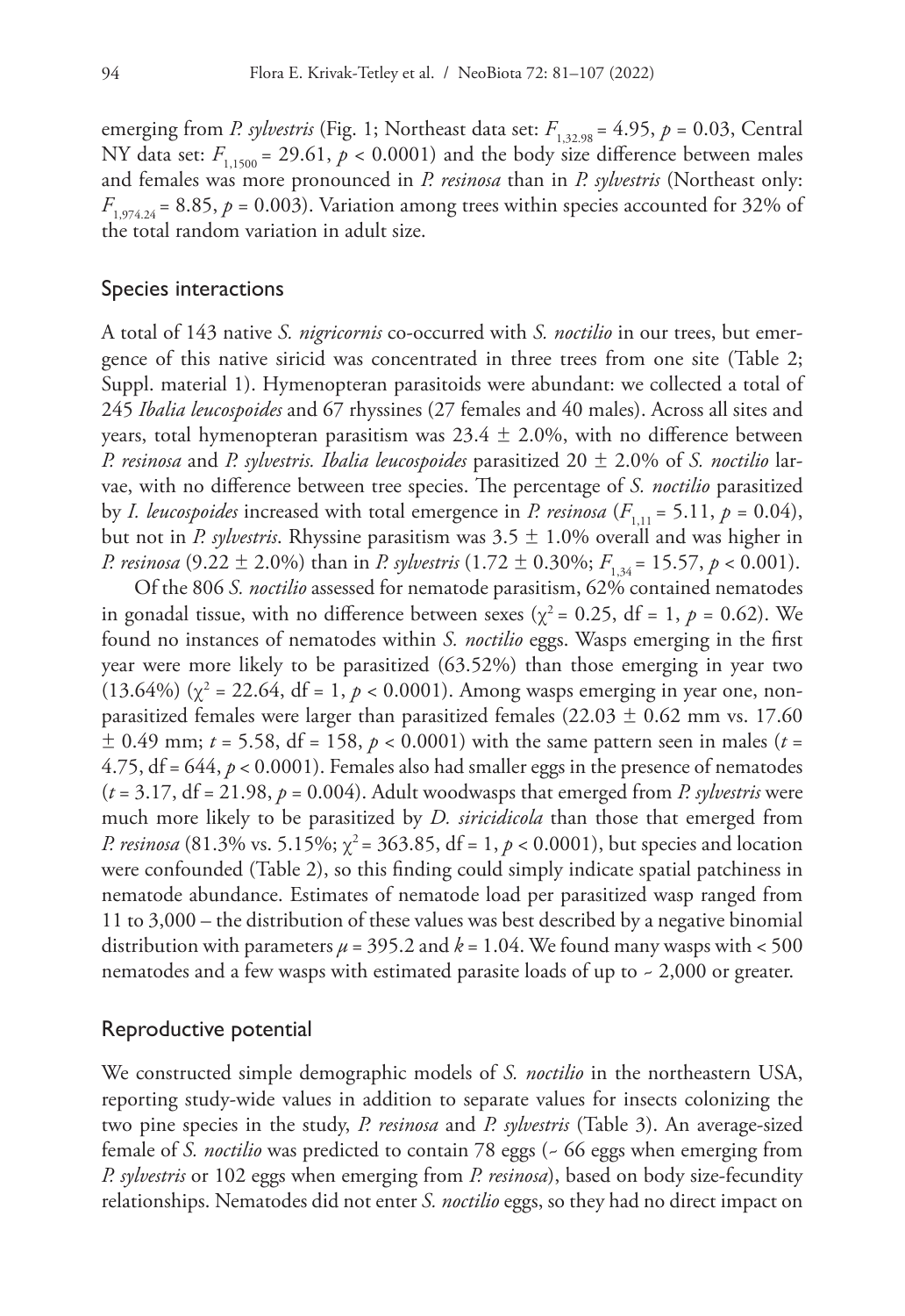**Table 3.** Demographic parameters for *Sirex noctilio* in Spain and the USA. Overall values for North America are shown, as well as separate values for *Pinus resinosa* and *P. sylvestris*. All data from Spain come from *P. pinaster*. Percent change in lambda (% Δ λ) is the percent change in USA λ when the Spain value for each row is substituted for the USA value. It indicates the relative impact of each of demographic factor on λ. Spanish values are adapted from Table 1 in Lombardero et al. (2016), with modifications to eggs/ $\mathcal{Q}^1$ and emergences/egg<sup>2</sup> as described in Methods.

|                                   | Spain     | <b>North America</b> |                      | <b>North America by Species</b> |        |               |                      |  |
|-----------------------------------|-----------|----------------------|----------------------|---------------------------------|--------|---------------|----------------------|--|
|                                   |           |                      |                      | P. resinosa                     |        | P. sylvestris |                      |  |
|                                   | Parameter | Parameter            | $%$ $\Delta \lambda$ | Parameter                       | $%$ Δλ | Parameter     | $%$ $\Delta \lambda$ |  |
| Eggs/ $\mathcal{Q}^1$             | 58        | 78                   | -26                  | 102                             | -43    | 66            | $-12$                |  |
| Nematode escape                   | 0.64      |                      | -36                  |                                 | $-36$  |               | $-36$                |  |
| Emergence/viable egg <sup>2</sup> | 0.2       | 0.28                 | $-28$                | 0.16                            | 27     | 0.41          | $-51$                |  |
| Hymenopteran escape               | 0.8       | 0.77                 | 4                    | 0.77                            | 4      | 0.77          | 4                    |  |
| Proportion female                 | 0.26      | 0.25                 | 4                    | 0.36                            | $-28$  | 0.2           | 30                   |  |
| $9/9$ ( $\lambda$ )               | 1.57      | 4.20                 | -63                  | 4.52                            | $-65$  | 4.17          | -62                  |  |

<sup>1</sup>eggs/female calculated as the number of eggs expected in an average sized (20 mm) female; <sup>2</sup>calculated, based on egg estimates in Madden (1974).

egg viability. Estimated emergence per egg was higher for *P. sylvestris* than for *P. resinosa*  $(0.41 \pm 0.04 \text{ vs. } 0.16 \pm 0.02$ ; Fig. 4), with an average of  $0.28 \pm 0.03$  overall. From the combination of differences in fecundity and emergence per egg, we estimated 16 and 27 larval progeny per female adult for *P. resinosa* and *P. sylvestris*, respectively. A hymenopteran parasitism rate of 23.4%, consistent across tree species, further reduced estimated emergence to 13 and 21 adult progeny per female, of which 36% and 20% were female (Table 3). Thus, the estimated maximum number of females per female per year (λ) was about 4.2 for the overall population or 4.52 and 4.17 for *P. resinosa* and *P. sylvestris*, respectively.

# **Discussion**

#### Life history traits

Non-native *S. noctilio* populations in North America showed a higher potential for population growth than native populations in Galicia, Spain (Table 3), with  $\lambda > 4$  vs. 1.57. This was driven by the absence of sterilization by nematodes in North America and notable differences in fecundity and larval survival inside host trees. Despite this higher potential for population growth, trees with *S. noctilio* were rare in North America and stems with signs of *S. noctilio* attack often failed to produce adult progeny. Over 64% of *S. noctilio* in this study came from 13% of sampled trees, similar to findings from Foelker (2016), where 53.5% of *S. noctilio* emerged from 16% of sampled trees. Williams and Hajek (2017) and Haavik et al. (2018) also recorded wide variation in emergence and frequent failure of *S. noctilio* reproduction in attacked trees. Similarly, 32% of trees in this study had no insect emergence, compared to 41% in the native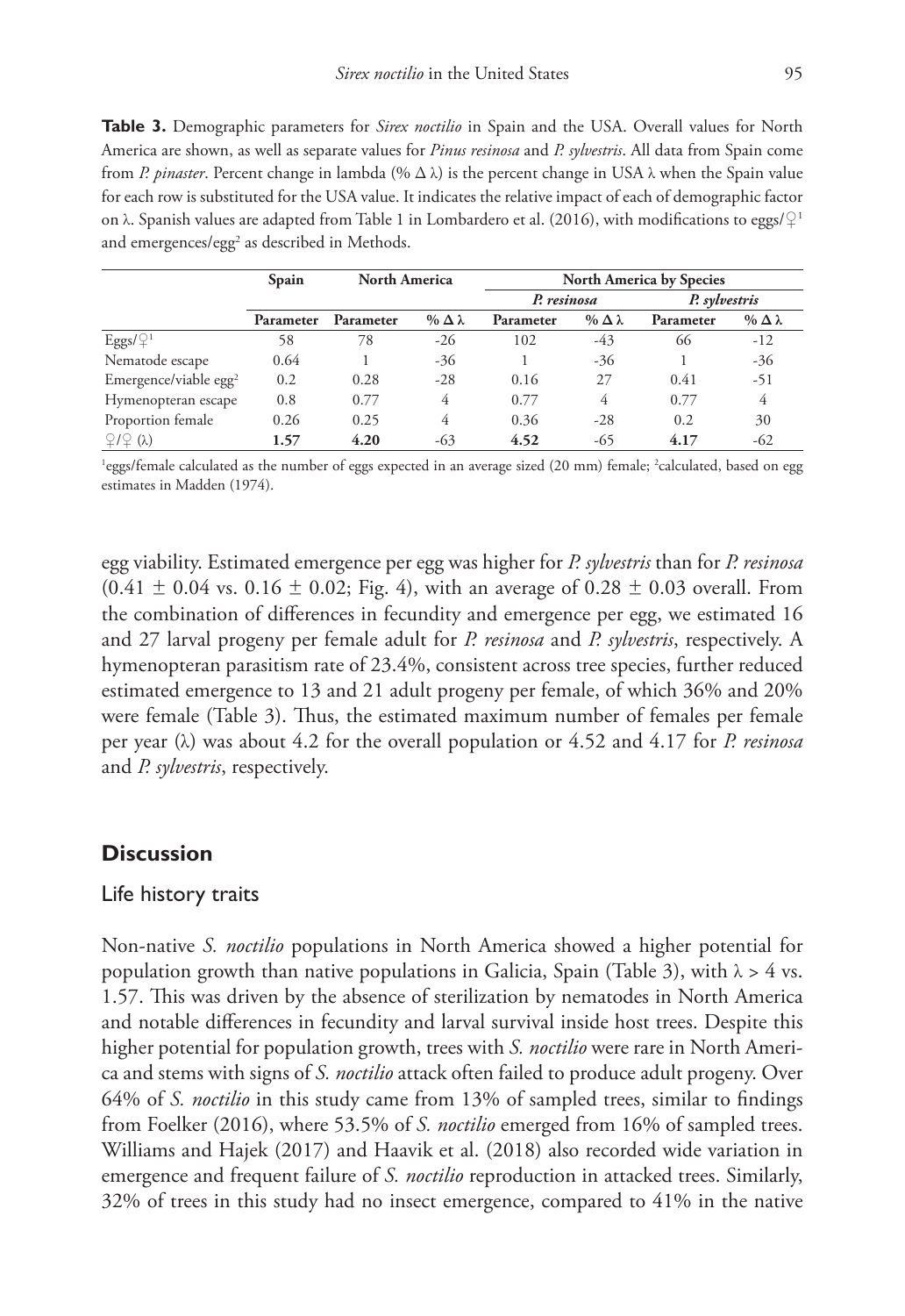range in Galicia, Spain (Lombardero et al. 2016). Despite increased sampling effort, Lombardero et al. (2016) collected only 313 adults from 134 trees compared to our 1007 from 38 trees.

Our results broaden the evidence of remarkably high body size variation for *S. noctilio*, consistent with reports of an 8–38 mm range in length from the native range (Lombardero et al. 2016). When compared to other insect species known to have high size variability, female *S. noctilio* showed roughly twice as much variation (over 4.1× versus  $2.1 \times$  in the next most variable species; Suppl. material 1: Table S2). This is surprising given the clear link between body size and fecundity (Honěk 1993), although Madden and Coutts (1979) hypothesized that adult size variation is determined by nutrition and the success of the mutualist fungus *A. areolatum* and other recent studies have supported the hypothesis that highly variable environmental or nutritional factors help determine adult body size (Foelker and Hofstetter 2014; González et al. 2014). This is also consistent with recent findings by Garnas et al. (2020), where a complex interplay of factors related to resource quality influenced woodwasp body size, even within a single tree. Although *P. resinosa* produced fewer *S. noctilio* individuals, they were ~ 23% larger than those produced in *P. sylvestris*, suggesting that *P. resinosa* is an attractive host, but may have higher host resistance to *S. noctilio*. When oviposition is successful, *P. resinosa* provides a suitable and perhaps superior substrate for *A. areolatum* growth and *S. noctilio* maturation.

High variation in woodwasp body size could also reflect genetic differences among wasps and complex selective landscapes that favor large insects in some instances, but not in others. Long feeding galleries necessary to produce large adults may be more feasible in large trees than small trees. Large males may have difficulties mating with small females (Caetano and Hajek 2017) and large adults of either sex may be more vulnerable to predators. The large size of female *S. noctilio* relative to males suggests the effect of natural selection on female size (likely favoring higher fecundity) is considerably stronger than natural or sexual selection on males (Wiklund and Karlsson 1988).

The fecundity of North American *S. noctilio* is higher than in Spain, but this is not driven by differences in body size. An average-sized female in our sample (19.67 mm long) had ~ 78 eggs. Although Spanish *S. noctilio*, measured by Lombardero et al. (2016), had a similar range in egg number (0 to 270 eggs per female), 19.7-mm females in Galicia, Spain were estimated to have ~ 56 eggs. Other North American studies also show elevated *S. noctilio* fecundity compared to native populations (Table 1). On the other hand, fecundity in this study was lower than that reported for Southern Hemisphere populations (e.g., 50–500 in New Zealand; Zondag and Nuttall 1977). The higher fecundity of *S. noctilio* in the Southern Hemisphere may be attributable to larger average body size, which has been widely reported (e.g., 24–32 mm average body size for females in South Africa; Hurley et al. 2008).

At a population level, observed male-biased sex ratios were similar to those previously reported in North America (see Table 1) and in the native range in Galicia, Spain (Lombardero et al. 2016). In this study, spatial patterns in North American sex ratios were opposite of what would be expected if the male bias were due to low mating success at the range edge since the lowest proportion of males was in the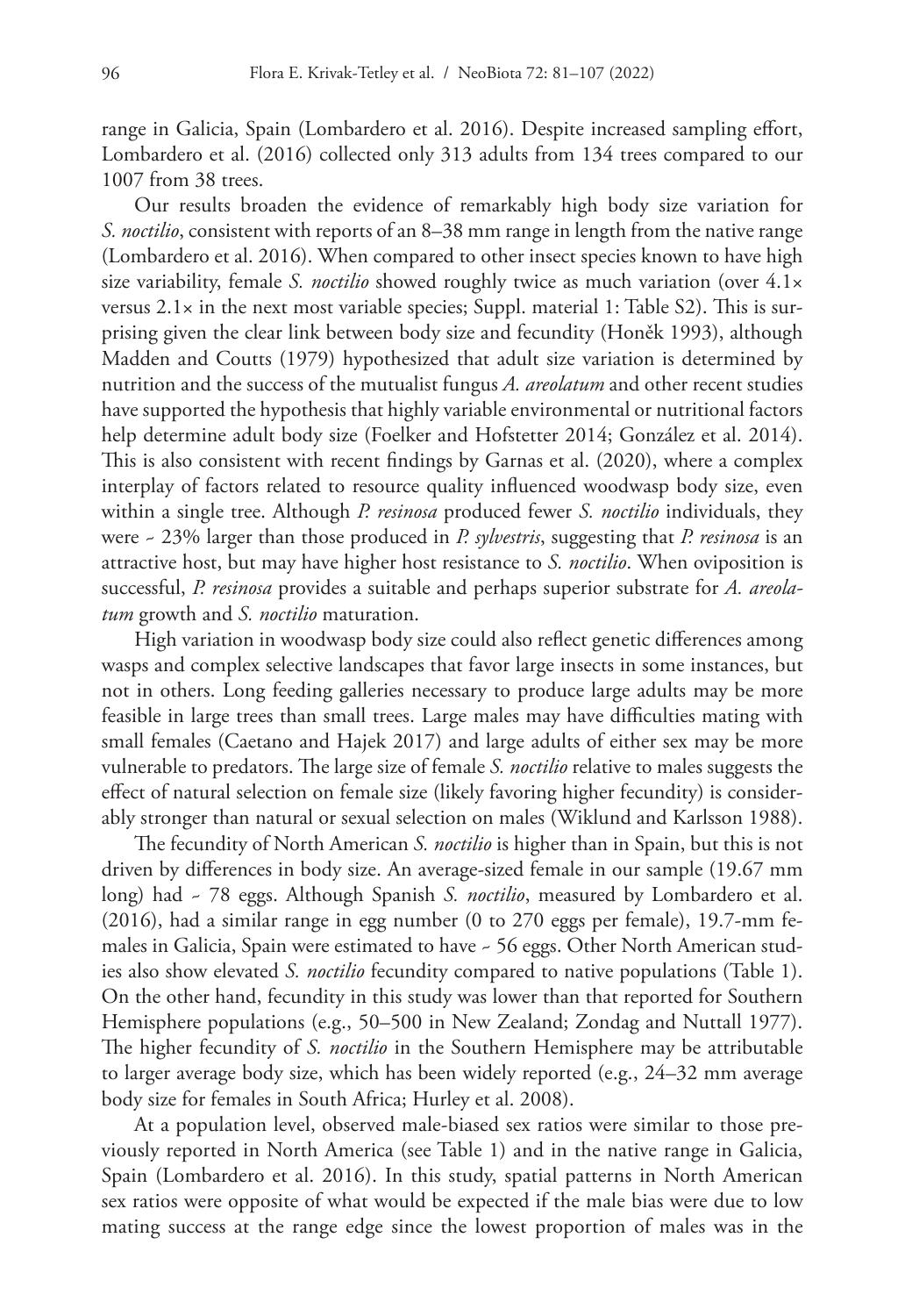most recently invaded region (Blacklick in central Pennsylvania) where attack densities were low. However, sex ratio has been found to vary widely among sites in other studies (e.g., Haavik et al. 2018) and has the potential to influence local or regional outbreak patterns.

# Host selection and resistance

Host choice and oviposition behavior influence the success of *S. noctilio* in new landscapes. In our study, 64% of total attacks involved only a single drill. Single drills are thought to indicate rejection of the oviposition site (since eggs are rarely placed), perhaps as a consequence of the detection of suboptimal moisture levels and/or oleoresin pressure for fungal establishment, egg survival or larval success (Ryan and Hurley 2012; Hayes et al. 2015). Attacks with two or more drills normally contain eggs, as well as fungi and venom (Madden 1974). In Spain, only 43% of total attacks involved a single drill and, in Argentina, only 39% had one drill (Martinson et al. 2018). Evidently, the US stands in this study included a higher proportion of trees that were judged as low quality by ovipositing females. This may be due, in part, to rejection of trees with higher moisture content (Suppl. material 1: Table S1), variable host species attractiveness and differences in biotic and abiotic drivers of tree stress in different regions (Madden 1988; Haavik et al. 2017; Corley et al. 2018). Any factors that reduce host attractiveness and, thus, oviposition by female woodwasps have the potential to suppress population growth that can lead to outbreaks.

The fate of larvae inside host trees strongly influenced reproductive potential in both US and Spanish *S. noctilio* populations. This is consistent with past studies that have highlighted the role of host resistance in limiting *S. noctilio* reproduction and spread (Haavik et al. 2017; Haavik et al. 2018). Mortality at the egg and larval stages consistently reduced numbers of female offspring by over 70% (Table 3, Lombardero et al. 2016) and our finding of much higher reproductive success in *P. sylvestris* than in *P. resinosa* further highlights the potential for tree-specific factors to heavily influence *S. noctilio* population dynamics. However, other demographic factors also matter. For example, the lower survival of larvae feeding in *P. resinosa* vs. *P. sylvestris* was almost completely compensated by larger adult size (and, therefore, higher fecundity) and a higher proportion of females (Table 3). In the northeastern United States, small localized outbreaks have occurred, but tended to decline after several years as susceptible host trees were depleted. The potential for woodwasp population growth has probably been highly constrained in the Northeast by the limited availability of suppressed trees within stands of hard pines which are themselves rare in the landscape (Haavik et al. 2016).

# Top-down controls on *S. noctilio*

Spanish woodwasp populations experience consistent top-down control by nematodes via sterilization of ~ 90% of the eggs in 39% of females (Lombardero et al. 2016). In contrast, sterilization of eggs by parasitic nematodes was absent in our US study popu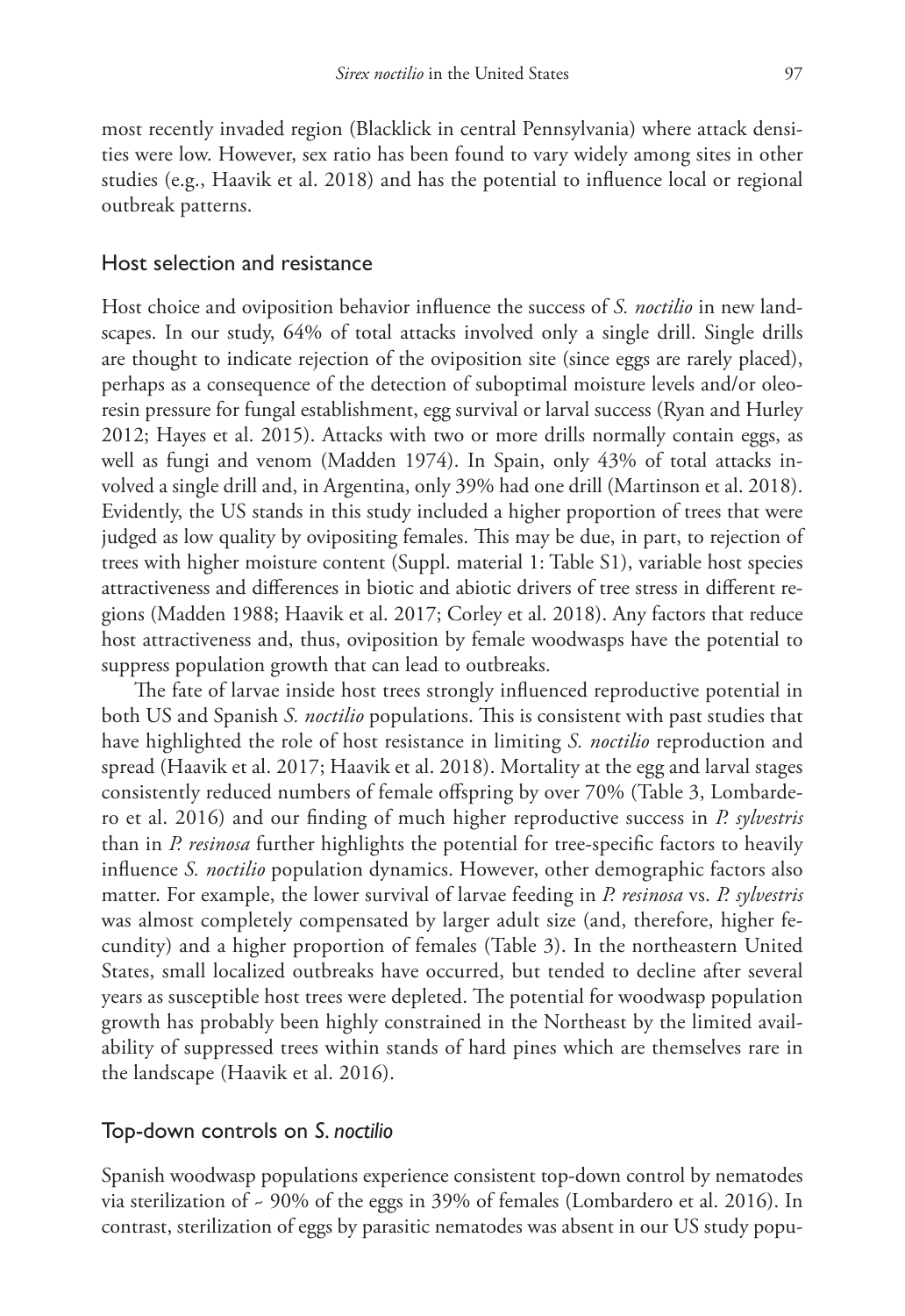lations. Although we found nematodes in  $\sim 63\%$  of wasps sampled, they were only present in the body cavity, not within the eggs. Previous North American studies have also reported that *D. siricidicola* fail to sterilize *S. noctilio* eggs (but see Kroll et al. 2013 and Williams and Hajek 2017 for minor exceptions). Nematode impacts on reproductive potential in the region are, therefore, indirect, but may still be consequential: parasitized females in North America were smaller and less fecund than unparasitized females (17.6 mm and  $\sim$  65 eggs vs. 22.0 mm and  $\sim$  103 eggs). If nematode parasitism reduces adult body size, this corresponds to a 37% drop in the reproductive potential (λ) for parasitized vs. unparasitized females.

Our finding that nematode parasitism dropped to under 14% for larvae that took two years to develop supports the hypothesis that delayed development can help woodwasps evade parasitism (Corley and Bruzzone 2009). The incidence of nematode parasitism was also clumped (better fit by a negative binomial than a Poisson distribution; Vale et al. 2013). Presumably the patchy dispersion of nematodes reflects variation among trees in the introduction of nematodes by ovipositing woodwasps, in the establishment of *A. areolatum* on which the nematodes feed, and perhaps in the relative timing of wasp and nematode development, which must be synchronized for nematodes to effectively disperse inside emerging woodwasp adults. Even in Southern Hemisphere plantations where *D. siricidicola* is deployed for biological control, parasitism rates vary widely (Slippers et al. 2012) and annual augmentative releases are regularly practiced and typically necessary for effective control.

Hymenopteran parasitoids exerted a moderate top-down influence on North America *S. noctilio*, reducing the number of progeny by ~ 20%, which is within the range of reports from other studies in North America ( $\sim 1-50\%$ ; Table 1) and the native range. In the most robust study of *S. noctilio* parasitoid complexes in North America to date, Foelker et al. (2016) found similar overall rates of hymenopteran parasitism (27.6% and 20.9% in 2010 and 2011). We found evidence of density-dependent effects from *I. leucospoides* at the tree level in *P. resinosa*. Similarly, Haavik et al. (2016b) found that *I. leucospoides* presence in Ontario was positively correlated with the density of attacked pines within stands. *Ibalia leucospoides* uses olfactory cues to locate *S. noctilio* oviposition sites, based on the presence of volatiles from the woodwasp mutualist *A. areolatum* (Martínez et al. 2006) and may detect resource-rich patches from some distance (Fischbein et al. 2012). A Type III functional response to *S. noctilio* presence has also been reported for hymenopteran parasitoids in Argentina, with attack rate increasing as the availability of *S. noctilio* oviposition sites increases (Fernández-Arhex and Corley 2005). At high *S. noctilio* densities, this parasitoid can help to suppress outbreaks. However, even if our highest *I. leucospoides* parasitism rate (33%) was found across all sites, this would only decrease lambda for *S. noctilio* in the northeastern USA by ~ 17% (Table 3). We suspect that the extreme patchiness of *S. noctilio* resources in the current North American range, combined with the solitary lifestyle and life history of *I. leucospoides* (Haavik et al. 2015), limits the potential for population regulation by these parasitoids.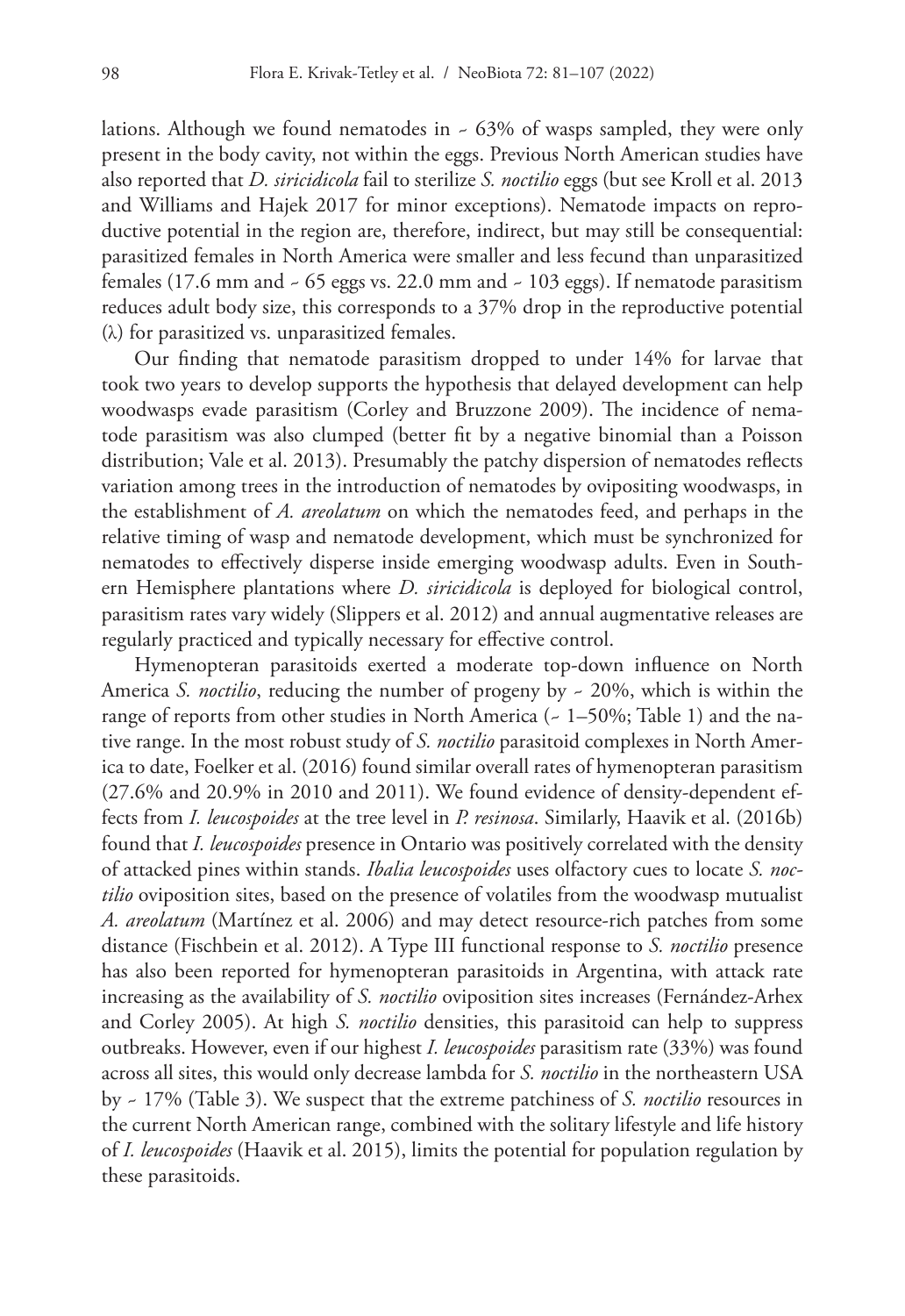# Future *S. noctilio* expansion in North America

The presence of native pines, native siricids and native siricid parasitoids in North America may confer some biotic resistance to invasion by *S. noctilio* (Foelker 2016; Nunez-Mir et al. 2017). This differs from the Southern Hemisphere where neither pines nor their associates are native. Despite the similarities to the native range, our demographic analysis suggests higher population growth potential in North America vs. Spain (Table 3). This may result in complex dynamics if the woodwasp reaches native pine forests that are overstocked or experience frequent drought stress, attack by other pests and pathogens or wildfire (Adams et al. 2010; Anderegg et al. 2015). Interactions with other insects will also help shape these dynamics. Our study did not attempt to quantify competition, but we did see reduced *S. noctilio* emergence in the presence of bluestain fungi associated with bark beetle colonization. This is consistent with other studies where co-occurrence with other subcortical insects has been shown to reduce the reproductive success of *S. noctilio*, likely mediated by competition among fungal associates (Ryan et al. 2012). These fungal interactions also have the potential to influence woodwaspnematode interactions and were found to reduce the survival of *B. siricidicola* and, thus, the effectiveness of biological control efforts, in Australia (Yousuf et al. 2014).

All hard pine species in North America are potentially susceptible to *S. noctilio* (Dodds and de Groot 2012). Populations in Michigan and southern Ontario colonize *P. banksiana* and will continue to encounter this host as they spread into new regions. Woodwasps expanding southwards will soon encounter southern pines including *P. palustris*, *P. taeda* and *P. elliottii* and establishment in western North America would permit colonization of lodgepole pine, *P. contorta*, which has been shown to be highly susceptible to outbreaks in Argentine Patagonia (Lantschner and Corley 2015). More comprehensive knowledge of variation among pine species in susceptibility to *S. noctilio* would help managers anticipate future impacts in North America.

More broadly, a comprehensive comparison of the population demography of Northern and Southern Hemisphere *S. noctilio* would help us better elucidate the importance of specific controls on *S. noctilio* populations and improve understanding of variable tree species susceptibility. Such studies would also help clarify the importance of landscape-level patterns in resource availability in determining woodwasp population growth rates. Current and future population models would also be improved by better understanding and incorporating density-dependent feedbacks in the demographics.

# **Acknowledgements**

The authors thank USDA Forest Service International Programs for funding the project: International Comparison of Sirex. AML acknowledges funding from grant EVA4.0, No. CZ.02.1.01/0.0/0.0/16\_019/0000803 from OP RDE.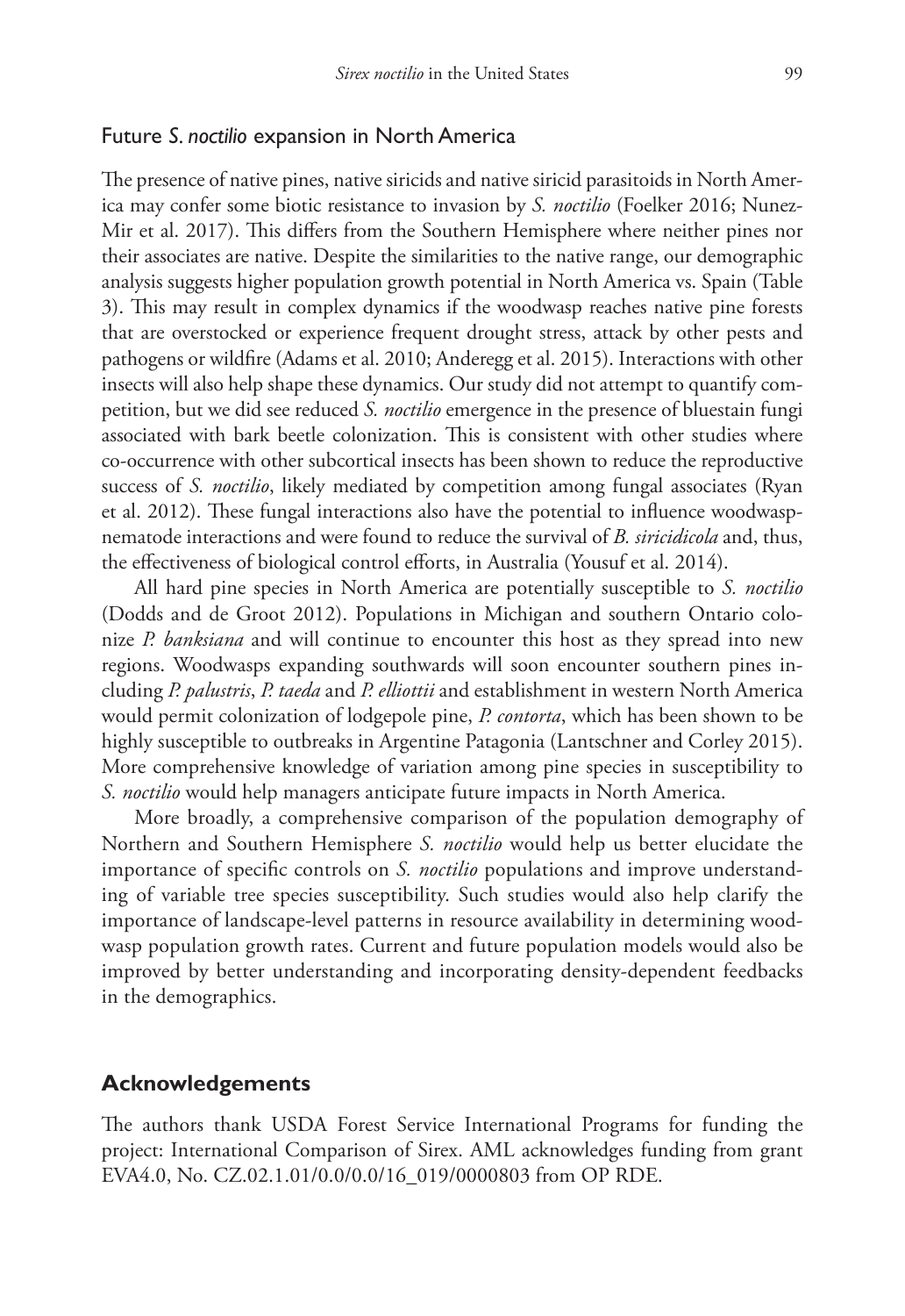# **References**

- Adams HD, Macalady AK, Breshears DD, Allen CD, Stephenson NL, Saleska SR, Huxman TE, McDowell NG (2010) Climate-induced tree mortality: Earth system consequences. Eos 91(17): 153–154.<https://doi.org/10.1029/2010EO170003>
- Anderegg WRL, Hicke JA, Fisher RA, Allen CD, Aukema J, Bentz B, Hood S, Lichstein JW, Macalady AK, Mcdowell N, Pan Y, Raffa K, Sala A, Shaw JD, Stephenson NL, Tague C, Zeppel M (2015) Tree mortality from drought, insects, and their interactions in a changing climate. New Phytologist 208: 674–683.<https://doi.org/10.1111/nph.13477>
- Ayres MP, Sullivan JM, Harrison T, Lombardero MJ, Hall G, Matthew P, Sullivan JM, Harrison T, Dodds KJ, Zylstra E, Mastro VC, Lombardero MJ (2009) Diagnosing the presence of *Sirex noctilio* from examination of dead and dying pine trees. In: Report for USDA APHIS.
- Ayres MP, Pena R, Lombardo JA, Lombardero MJ (2014) Host use patterns by the European Woodwasp, *Sirex noctilio*, in its native and invaded range. PLoS ONE 9: e90321. [https://](https://doi.org/10.1371/journal.pone.0090321) [doi.org/10.1371/journal.pone.0090321](https://doi.org/10.1371/journal.pone.0090321)
- Banks NC, Paini DR, Bayliss KL, Hodda M (2015) The role of global trade and transport network topology in the human-mediated dispersal of alien species. Ecology Letters 18: 188–199.<https://doi.org/10.1111/ele.12397>
- Bates D, Mächler M, Bolker B, Walker S (2015) Fitting Linear Mixed-Effects Models using lme4. Journal Of Statistical Software 67: 1–48. <https://doi.org/10.18637/jss.v067.i01>
- Bedding RA (1967) Parasitic and free-living cycles in entomogenous nematodes of the genus *Deladenus*. Nature 214: 174–175.<https://doi.org/10.1038/214174a0>
- Bedding RA (1972) Biology of *Deladenus siricidicola* (Neotylenchidae) an entomophagous-mycetophagous nematode parasitic in siricid woodwaps. Nematologica 18: 482–493. [https://](https://doi.org/10.1163/187529272X00098) [doi.org/10.1163/187529272X00098](https://doi.org/10.1163/187529272X00098)
- Boissin E, Hurley B, Wingfield MJ, Vasaitis R, Stenlid J, Davis C, De Groot P, Ahumada R, Carnegie A, Goldarazena A, Klasmer P, Wermelinger B, Slippers B (2012) Retracing the routes of introduction of invasive species: the case of the *Sirex noctilio* woodwasp. Molecular Ecology 21: 5728–5744.<https://doi.org/10.1111/mec.12065>
- Bolker B, R Development Core Team (2017) bbmle: Tools for General Maximum Likelihood Estimation. R package version 1.0.20.
- Brockerhoff EG, Liebhold AM (2017) Ecology of forest insect invasions. Biological Invasions 19: 3141–3159.<https://doi.org/10.1007/s10530-017-1514-1>
- Broennimann O, Guisan A (2008) Predicting current and future biological invasions: both native and invaded ranges matter. Biology Letters 4: 585–589. [https://doi.org/10.1098/](https://doi.org/10.1098/rsbl.2008.0254) [rsbl.2008.0254](https://doi.org/10.1098/rsbl.2008.0254)
- Caetano IAL, Hajek AE (2017) Mating behavior and sexual receptivity of *Sirex noctilio* (Hymenoptera : Siricidae). Annals of the Entomological Society of America 110: 1–5. <https://doi.org/10.1093/aesa/saw095>
- Carnegie AJ, Bashford R (2012) Sirex Woodwasp in Australia: Current management strategies, research and emerging issues. In: Slippers B, de Groot P, Wingfield MJ (Eds) The Sirex Woodwasp and its Fungal Symbiont. Springer, Dordrecht, 175–201. [https://doi.](https://doi.org/10.1007/978-94-007-1960-6_14) [org/10.1007/978-94-007-1960-6\\_14](https://doi.org/10.1007/978-94-007-1960-6_14)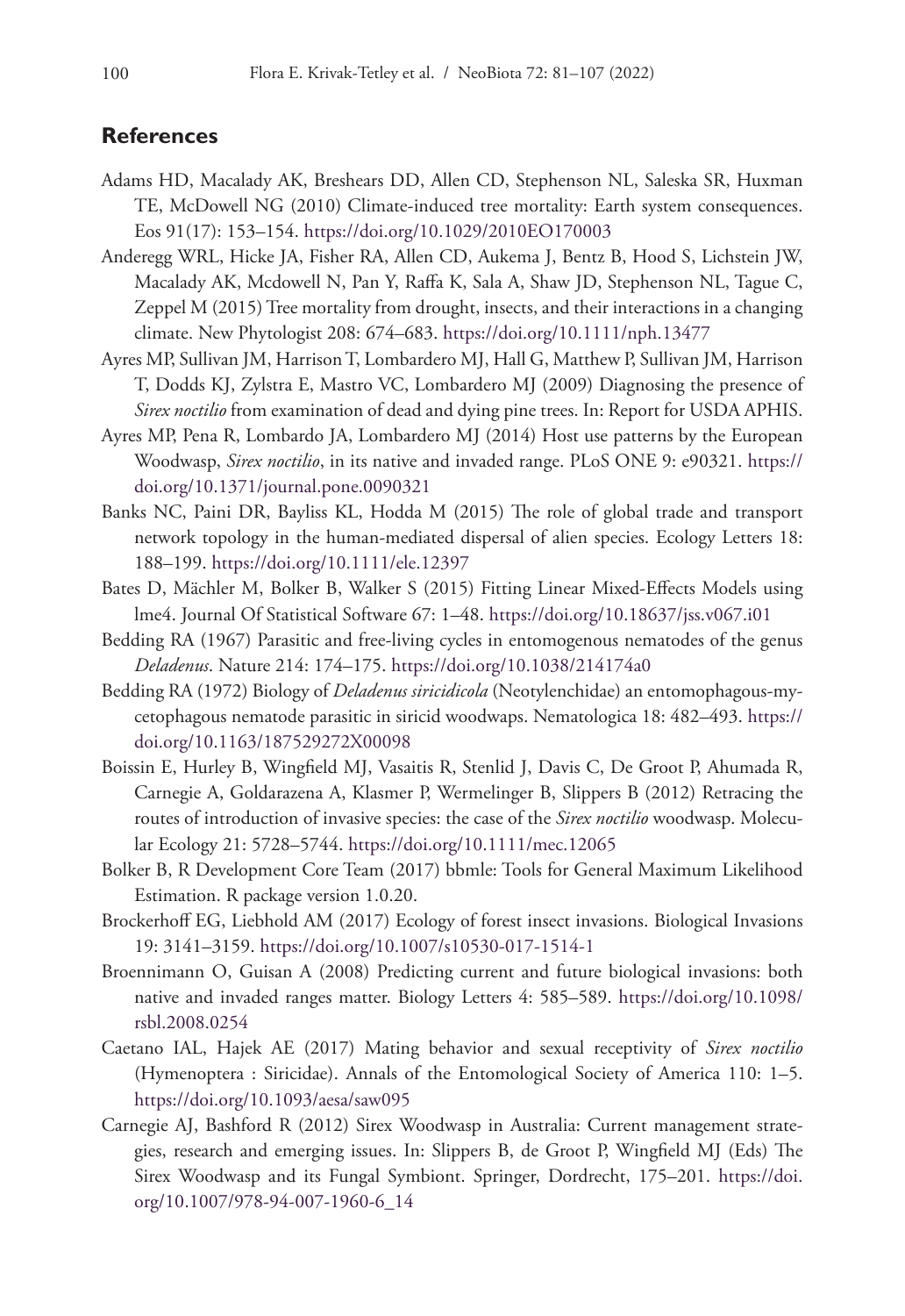Cochran WG (1977) Sampling Techniques. John Wiley & Sons, NY.

- Corley JC, Bruzzone OA (2009) Delayed emergence and the success of parasitoids in biological control. Biological Control 51: 471–474. [https://doi.org/10.1016/j.biocon](https://doi.org/10.1016/j.biocontrol.2009.08.010)[trol.2009.08.010](https://doi.org/10.1016/j.biocontrol.2009.08.010)
- Corley JC, Villacide JM, Bruzzone OA (2007) Spatial dynamics of a *Sirex noctilio* woodwasp population within a pine plantation in Patagonia, Argentina. Entomologia Experimentalis et Applicata 125: 231–236. <https://doi.org/10.1111/j.1570-7458.2007.00623.x>
- Corley JC, Lantschner MV, Martínez AS, Fischbein D, Villacide JM (2018) Management of *Sirex noctilio* populations in exotic pine plantations: critical issues explaining invasion success and damage levels in South America. Journal of Pest Science 92: 131–142. [https://doi.](https://doi.org/10.1007/s10340-018-1060-3) [org/10.1007/s10340-018-1060-3](https://doi.org/10.1007/s10340-018-1060-3)
- Coutts MP (1969) The mechanism of pathogenicity of *Sirex noctilio* on *Pinus radiata*. Australian Journal of Biological Sciences 22: 915–924. <https://doi.org/10.1071/BI9691153>
- Coutts MP, Dolezal JE (1966) Polyphenols and resin in the resistance mechanism of *Pinus radiata* attacked by the wood wasp, *Sirex noctilio*, and its associated fungus. Forestry and Timber Bureau, Australia.
- Couturier A (1949) Observations sur *Rhyssa approximator* F. cleptoparasite de *Rh. persuasoria* L. (Hym. Ichneumonidae). Bulletin de la Société Entomologique de France 54: 62–63. <https://doi.org/10.3406/bsef.1949.18366>
- Coyle DR, Gandhi KJK (2012) The ecology, behavior, and biological control potential of Hymenopteran parasitoids of woodwasps (Hymenoptera: Siricidae) in North America. Environmental Entomology 41: 731–749.<https://doi.org/10.1603/EN11280>
- Dodds KJ, de Groot P (2012) Sirex, surveys and management: Challenges of having *Sirex noctilio* in North America. In: Slippers B, de Groot P, Wingfield MJ (Eds) The Sirex Woodwasp and its Fungal Symbiont. Springer, 265–286. [https://doi.org/10.1007/978-94-007-](https://doi.org/10.1007/978-94-007-1960-6_19) [1960-6\\_19](https://doi.org/10.1007/978-94-007-1960-6_19)
- Dodds KJ, Cooke RR, Gilmore DW (2007) Silvicultural options to reduce pine susceptibility to attack by a newly detected invasive species, *Sirex noctilio*. Northern Journal of Applied Forestry 24: 165–167.<https://doi.org/10.1093/njaf/24.3.165>
- Dodds KJ, de Groot P, Orwig DA (2010) The impact of *Sirex noctilio* in *Pinus resinosa* and *Pinus sylvestris* stands in New York and Ontario. Canadian Journal of Forest Research 40: 212–223.<https://doi.org/10.1139/X09-181>
- Eager PTT, Allen DCC, Frair JLL, Fierke MKMK (2011) Within-tree distributions of the *Sirex noctilio* Fabricius (Hymenoptera: Siricidae) - parasitoid complex and development of an optimal sampling scheme. Environmental Entomology 40: 1266–1275. [https://doi.](https://doi.org/10.1603/EN10322) [org/10.1603/EN10322](https://doi.org/10.1603/EN10322)
- Fernández-Arhex V, Corley JC (2005) The functional response of *Ibalia leucospoides* (Hymenoptera: Ibaliidae), a parasitoid of *Sirex noctilio* (Hymenoptera: Siricidae). Biocontrol Science and Technology 15: 207–212. <https://doi.org/10.1080/09583150400016084>
- Fischbein D, Corley JC (2014) Classical biological control of an invasive forest pest: a world perspective of the management of *Sirex noctilio* using the parasitoid *Ibalia leucospoides* (Hymenoptera:Ibaliidae). Bulletin of Entomological Research 105(1): 1–12. [https://doi.](https://doi.org/10.1017/S0007485314000418) [org/10.1017/S0007485314000418](https://doi.org/10.1017/S0007485314000418)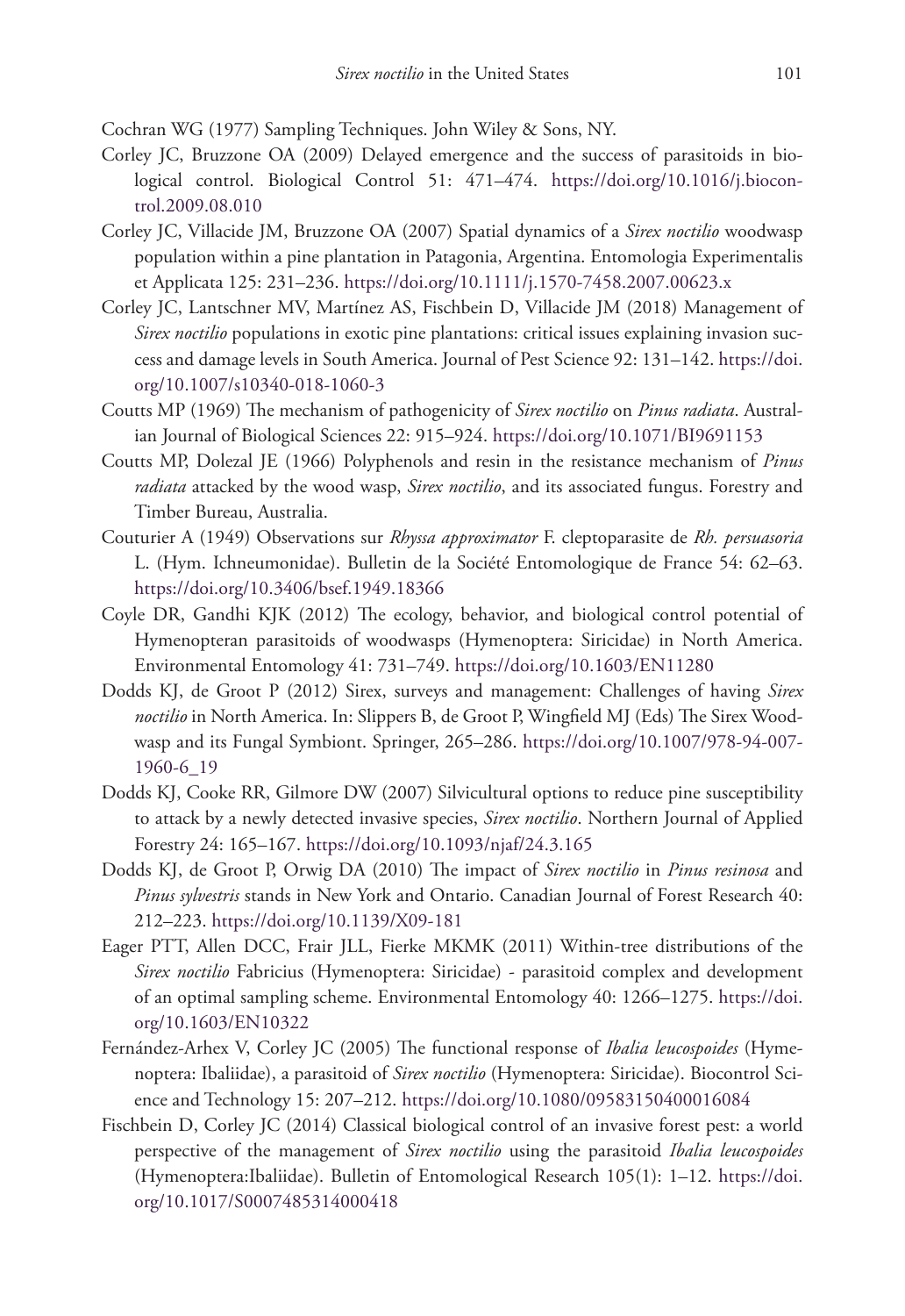- Fischbein D, Bettinelli J, Bernstein C, Corley JC (2012) Patch choice from a distance and use of habitat information during foraging by the parasitoid *Ibalia leucospoides*. Ecological Entomology 37: 161–168. <https://doi.org/10.1111/j.1365-2311.2012.01350.x>
- Fitza KNE, Garnas JR, Lombardero MJ, Ayres MP, Krivak-Tetley FE, Ahumada R, Hurley BP, Wing MJ, Slippers B (2019) The global diversity of *Deladenus siricidicola* in native and non-native populations. Biological Control 132: 57–65. [https://doi.org/10.1016/j.](https://doi.org/10.1016/j.biocontrol.2019.01.014) [biocontrol.2019.01.014](https://doi.org/10.1016/j.biocontrol.2019.01.014)
- Foelker CJ (2016) Beneath the bark: associations among *Sirex noctilio* development, bluestain fungi, and pine host species in North America. Ecological Entomology 41: 676–684. <https://doi.org/10.1111/een.12342>
- Foelker CJ, Hofstetter RW (2014) Heritability, fecundity, and sexual size dimorphism in four species of bark beetles (Coleoptera: Curculionidae: Scolytinae). Annals of the Entomological Society of America 107: 143–151.<https://doi.org/10.1603/AN12153>
- Foelker CJ, Standley CR, Parry D, Fierke MK (2016) Complex ecological relationships among an assemblage of indigenous hymenopteran parasitoids, the exotic European woodwasp (*Sirex noctilio*; Hymenoptera: Siricidae), and a native congener. Canadian Entomologist 148: 532–542.<https://doi.org/10.4039/tce.2016.6>
- Fox J, Weisberg S (2011) An R Companion to Applied Regression. Sage, Thousand Oaks, CA.
- Francke-Grosman H (1939) On the symbiosis of woodwasps (Siricinae) with fungi. Zeitschrift für Angewandte Entomologie 25: 647–679. [https://doi.org/10.1111/j.1439-0418.1939.](https://doi.org/10.1111/j.1439-0418.1939.tb01165.x) [tb01165.x](https://doi.org/10.1111/j.1439-0418.1939.tb01165.x)
- Fryxell DC, Arnett HA, Apgar TM, Kinnison MT, Palkovacs EP (2015) Sex ratio variation shapes the ecological effects of a globally introduced freshwater fish. Proceedings of the Royal Society B: Biological Sciences 282(1817): e20151970. <https://doi.org/10.1098/rspb.2015.1970>
- Gardner A (2014) Dynamics of sex ratio and female unmatedness under haplodiploidy. Ecology and Evolution 4: 1623–1628.<https://doi.org/10.1002/ece3.1045>
- Garnas JR, Vann KE, Hurley BP (2020) Biotic and abiotic effects on density, body size, sex ratio, and survival in immature stages of the European woodwasp, *Sirex noctilio*. Ecology and Evolution 10: 13752–13766. <https://doi.org/10.1002/ece3.6966>
- Garnas JR, Auger-Rozenberg MA, Roques A, Bertelsmeier C, Wingfield MJ, Saccaggi DL, Roy HE, Slippers B (2016) Complex patterns of global spread in invasive insects: ecoevolutionary and management consequences. Biological Invasions 18: 935–952. [https://](https://doi.org/10.1007/s10530-016-1082-9) [doi.org/10.1007/s10530-016-1082-9](https://doi.org/10.1007/s10530-016-1082-9)
- Gilbert JM, Miller LW (1952) An outbreak of *Sirex noctilio* F. in Tasmania. Australian Forestry 16: 63–69.<https://doi.org/10.1080/00049158.1952.10675291>
- González AL, Romero GQ, Srivastava DS (2014) Detrital nutrient content determines growth rate and elemental composition of bromeliad-dwelling insects. Freshwater Biology 59: 737–747.<https://doi.org/10.1111/fwb.12300>
- Guo Q (2006) Intercontinental biotic invasions: what can we learn from native populations and habitats? Biological Invasions 8: 1451–1459. <https://doi.org/10.1007/s10530-005-5834-1>
- Haavik LJ, Dodds KJ, Allison JD (2015) Do native insects and associated fungi limit nonnative woodwasp, *Sirex noctilio*, survival in a newly invaded environment? PLoS ONE 10: 1–20.<https://doi.org/10.1371/journal.pone.0138516>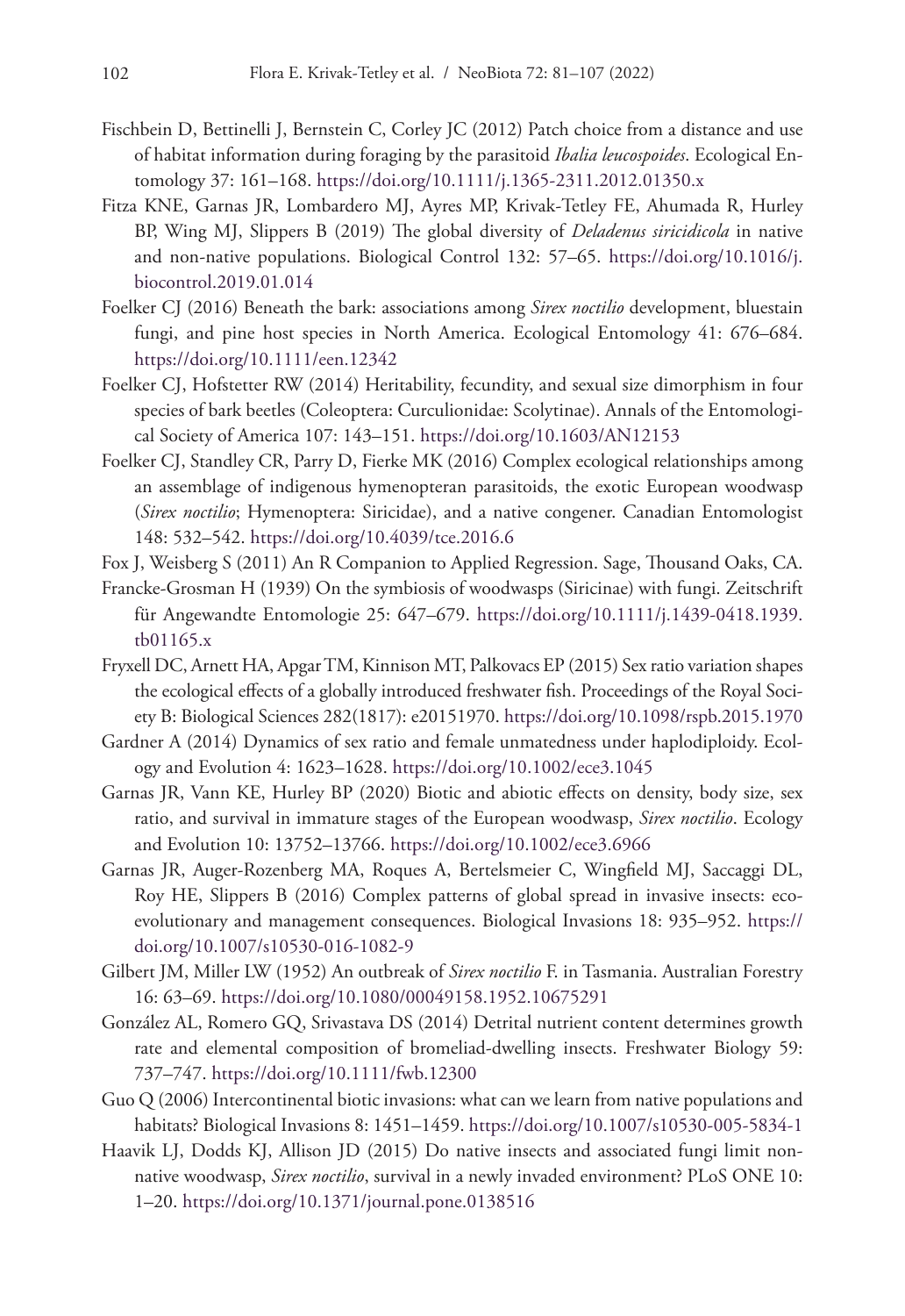- Haavik LJ, Dodds KJ, Allison JD (2017) Suitability of eastern pines for oviposition and survival of *Sirex noctilio* F. PLoS ONE 12: e0174532. [https://doi.org/10.1371/journal.](https://doi.org/10.1371/journal.pone.0174532) [pone.0174532](https://doi.org/10.1371/journal.pone.0174532)
- Haavik LJ, Dodds KJ, Allison JD (2018) *Sirex noctilio* (Hymenoptera: Siricidae) in Ontario (Canada) pine forests: Observations over five years. Canadian Entomologist 150: 347– 360.<https://doi.org/10.4039/tce.2018.18>
- Haavik LJ, Dodds KJ, Ryan K, Allison JD (2016a) Evidence that the availability of suitable pine limits non-native *Sirex noctilio* in Ontario. Agricultural and Forest Entomology 18: 357–366.<https://doi.org/10.1111/afe.12167>
- Haavik LJ, Meeker JR, Johnson W, Ryan K, Turgeon JJ, Allison JD (2013) Predicting *Sirex noctilio* and *S. nigricornis* emergence using degree days. Entomologia Experimentalis et Applicata 149: 177–184.<https://doi.org/10.1111/eea.12119>
- Haavik LJ, Allison JD, MacQuarrie CJK, Nott RW, Ryan K, De Groot P, Turgeon JJ (2016b) Nonlethal effects of nematode infection on *Sirex noctilio* and *Sirex nigricornis* (Hymenoptera: Siricidae). Environmental Entomology 45: 320–327. <https://doi.org/10.1093/ee/nvv223>
- Hajek AE, Henry JC, Standley CR, Foelker CJ (2017) Comparing functional traits and abundance of invasive versus native woodwasps. NeoBiota 36: 39–55. [https://doi.org/10.3897/](https://doi.org/10.3897/neobiota.36.14953) [neobiota.36.14953](https://doi.org/10.3897/neobiota.36.14953)
- Haugen DA (1990) Control procedures for *Sirex noctilio* in the Green Triangle: Review from detection to severe outbreak (1977–1987). Australian Forestry 53: 24–32. [https://doi.org/](https://doi.org/10.1080/00049158.1990.10676057) [10.1080/00049158.1990.10676057](https://doi.org/10.1080/00049158.1990.10676057)
- Hayes RA, Griffiths MW, Nahrung HF (2015) Electrophysiological activity of the *Sirex noctilio* ovipositor: You know the drill? Journal of Asia-Pacific Entomology 18: 165–168. [https://](https://doi.org/10.1016/j.aspen.2015.01.003) [doi.org/10.1016/j.aspen.2015.01.003](https://doi.org/10.1016/j.aspen.2015.01.003)
- Herms DA, Mattson WJ (1992) The dilemma of plants: To grow or defend. The Quarterly Review of Biology 67: 283–335.<https://doi.org/10.1086/417659>
- Hoebeke ER, Haugen DA, Haack RA (2005) *Sirex noctilio*: Discovery of a Palearctic Siricid woodwasp in New York. Newsletter of the Michigan Entomological Society 50: 24–25.
- Honěk A (1993) Intraspecific variation in body size and fecundity in insects: A general relationship. OIKOS 66: 483–492.<https://doi.org/10.2307/3544943>
- Hurley BP, Slippers B, Wingfield MJ (2007) A comparison of control results for the alien invasive woodwasp, *Sirex noctilio*, in the Southern Hemisphere. Agricultural and Forest Entomology 9: 159–171. <https://doi.org/10.1111/j.1461-9563.2007.00340.x>
- Hurley BP, Slippers B, Croft PK, Hatting HJ, van der Linde M, Morris AR, Dyer C, Wingfield MJ (2008) Factors influencing parasitism of *Sirex noctilio* (Hymenoptera: Siricidae) by the nematode *Deladenus siricidicola* (Nematoda: Neotylenchidae) in summer rainfall areas of South Africa. Biological Control 45: 450–459.<https://doi.org/10.1016/j.biocontrol.2008.02.010>
- Iede ET, Penteado SRC, Schaitza EG (1998) *Sirex noctilio* problem in Brazil detection, evaluation and control. In: Proceedings of a conference: Training in the control of *Sirex noctilio* by use of natural enemies. USDA Forest Service, 45–52. <https://doi.org/10.5962/bhl.title.150181>
- Kajita Y, Evans EW (2010) Relationships of body size, fecundity, and invasion success among predatory lady beetles (Coleoptera: Coccinellidae) inhabiting alfalfa fields. Annals of the Entomological Society of America 103: 750–756.<https://doi.org/10.1603/AN10071>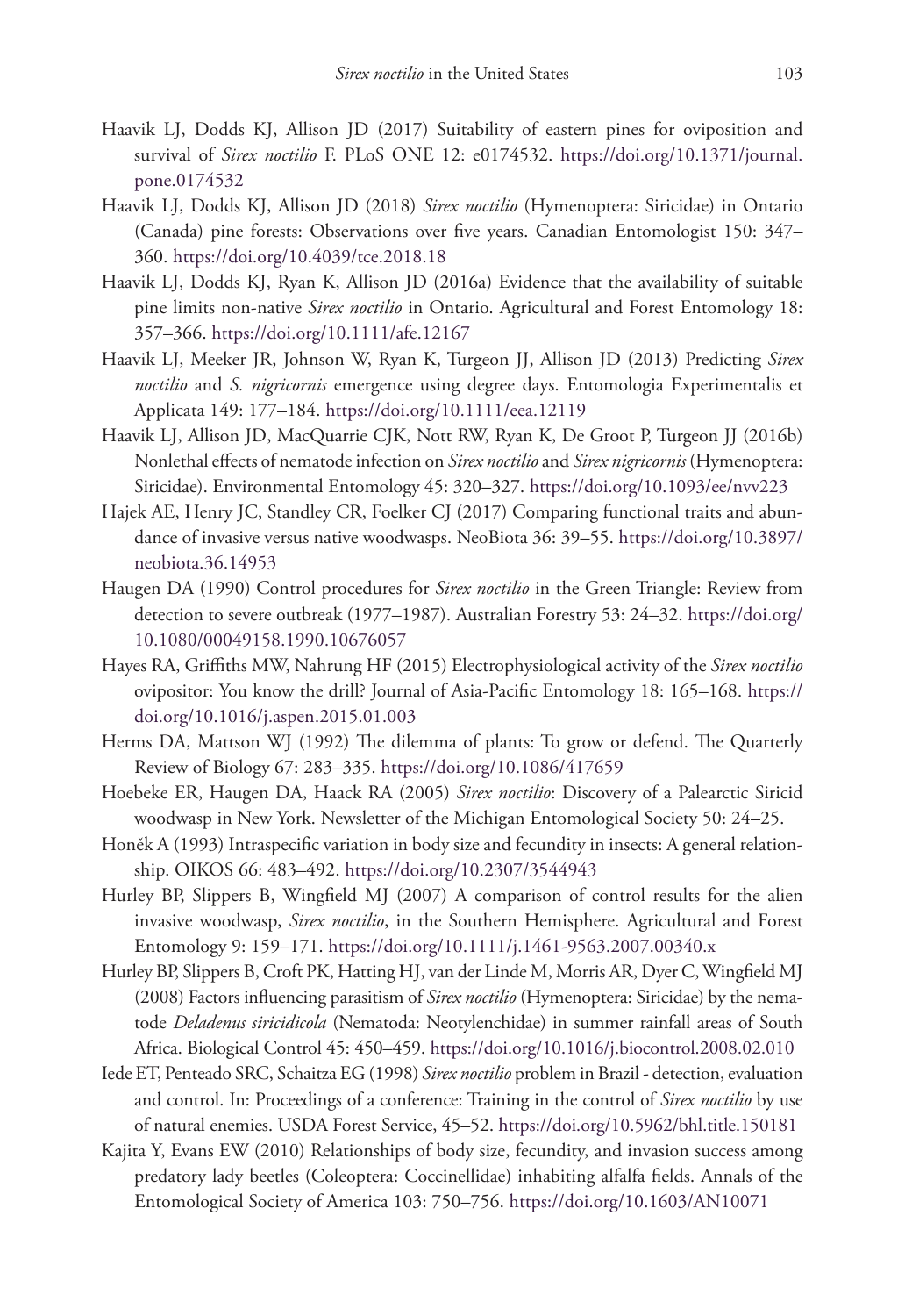- Keane RM, Crawley MJ (2002) Exotic plant invasions and the enemy release hypothesis. Trends in Ecology and Evolution 17: 164–170. [https://doi.org/10.1016/S0169-5347\(02\)02499-0](https://doi.org/10.1016/S0169-5347(02)02499-0)
- Kroll SA, Hajek AE, Morris EE, Long SJ (2013) Parasitism of *Sirex noctilio* by non-sterilizing *Deladenus siricidicola* in northeastern North America. Biological Control 67: 203–211. <https://doi.org/10.1016/j.biocontrol.2013.08.005>
- Kuznetsova A, Brockhoff P, Christensen R (2017) lmerTest Package: Tests in Linear Mixed Effects Models. Journal of Statistical Software 82: 1–26.<https://doi.org/10.18637/jss.v082.i13>
- Lantschner MV, Corley JC (2015) Spatial pattern of attacks of the invasive woodwasp *Sirex noctilio*, at landscape and stand scales. PLoS ONE 10: e0127099. [https://doi.org/10.1371/](https://doi.org/10.1371/journal.pone.0127099) [journal.pone.0127099](https://doi.org/10.1371/journal.pone.0127099)
- Lantschner MV, Aukema BH, Corley JC (2019) Droughts drive outbreak dynamics of an invasive forest insect on an exotic host. Forest Ecology and Management 433: 762–770. <https://doi.org/10.1016/j.foreco.2018.11.044>
- Liebhold AM, Brockerhoff EG, Kalisz S, Nuñez MA, Wingfield MJ (2017) Biological invasions in forest ecosystems. Biological Invasions 19: 3437–3458. [https://doi.org/10.1007/](https://doi.org/10.1007/s10530-017-1458-5) [s10530-017-1458-5](https://doi.org/10.1007/s10530-017-1458-5)
- Liu C, Comte L, Olden JD (2017) Heads you win, tails you lose: Life‐history traits predict invasion and extinction risk of the world's freshwater fishes. Aquatic Conservation: Marine and Freshwater Ecosystems 27: 773–779. <https://doi.org/10.1002/aqc.2740>
- Lombardero MJ, Ayres MP, Krivak-Tetley FE, Fitza KNE (2016) Population biology of the European woodwasp, *Sirex noctilio*, in Galicia, Spain. Bulletin of Entomological Research 106: 569–580.<https://doi.org/10.1017/S0007485316000043>
- Long SJ, Williams DW, Hajek AE (2009) *Sirex* species (Hymenoptera: Siricidae) and their parasitoids in *Pinus sylvestris* in eastern North America. The Canadian Entomologist 141: 153–157.<https://doi.org/10.4039/n08-068>
- Mack RN, Simberloff D, Lonsdale WM, Evans H, Clout M, Bazzaz FA (2000) Biotic invasions: Causes, epidemiology, global consequences and control. Issues in Ecology 5: 1–20. [https://doi.org/10.1890/1051-0761\(2000\)010\[0689:BICEGC\]2.0.CO;2](https://doi.org/10.1890/1051-0761(2000)010%5B0689:BICEGC%5D2.0.CO;2)
- Madden JL (1968) Physiological aspects of host tree favourability for the woodwasp, *Sirex noctilio* F. Proceedings of the Ecological Society of Australia 3: 147–149.
- Madden JL (1974) Oviposition behavior of the woodwasp, *Sirex noctilio* F. Australian Journal of Zoology 22: 341–351.<https://doi.org/10.1071/ZO9740341>
- Madden JL (1988) *Sirex* in Australasia. In: Berryman AA (Ed.) Dynamics of Forest Insect Populations: Patterns, Causes, Implications. Plenum Press, New York, 407–429. [https://](https://doi.org/10.1007/978-1-4899-0789-9_20) [doi.org/10.1007/978-1-4899-0789-9\\_20](https://doi.org/10.1007/978-1-4899-0789-9_20)
- Madden JL, Coutts MP (1979) The role of fungi in the biology and ecology of woodwasps (Hymenoptera: Siricidae). In: Batra LR (Ed.) Insect-Fungus Symbiosis. Allanheld, Osmun and Co, Totowa, 165–174.
- Maher NM (2008) Nature's new deal: the civilian conservation corps and the roots of the American environmental movement. Oxford University Press, New York, NY.
- Martínez AS, Fernández-Arhex V, Corley JC (2006) Chemical information from the fungus *Amylostereum areolatum* and host-foraging behaviour in the parasitoid *Ibalia leucospoides*. Physiological Entomology 31: 336–340. <https://doi.org/10.1111/j.1365-3032.2006.00523.x>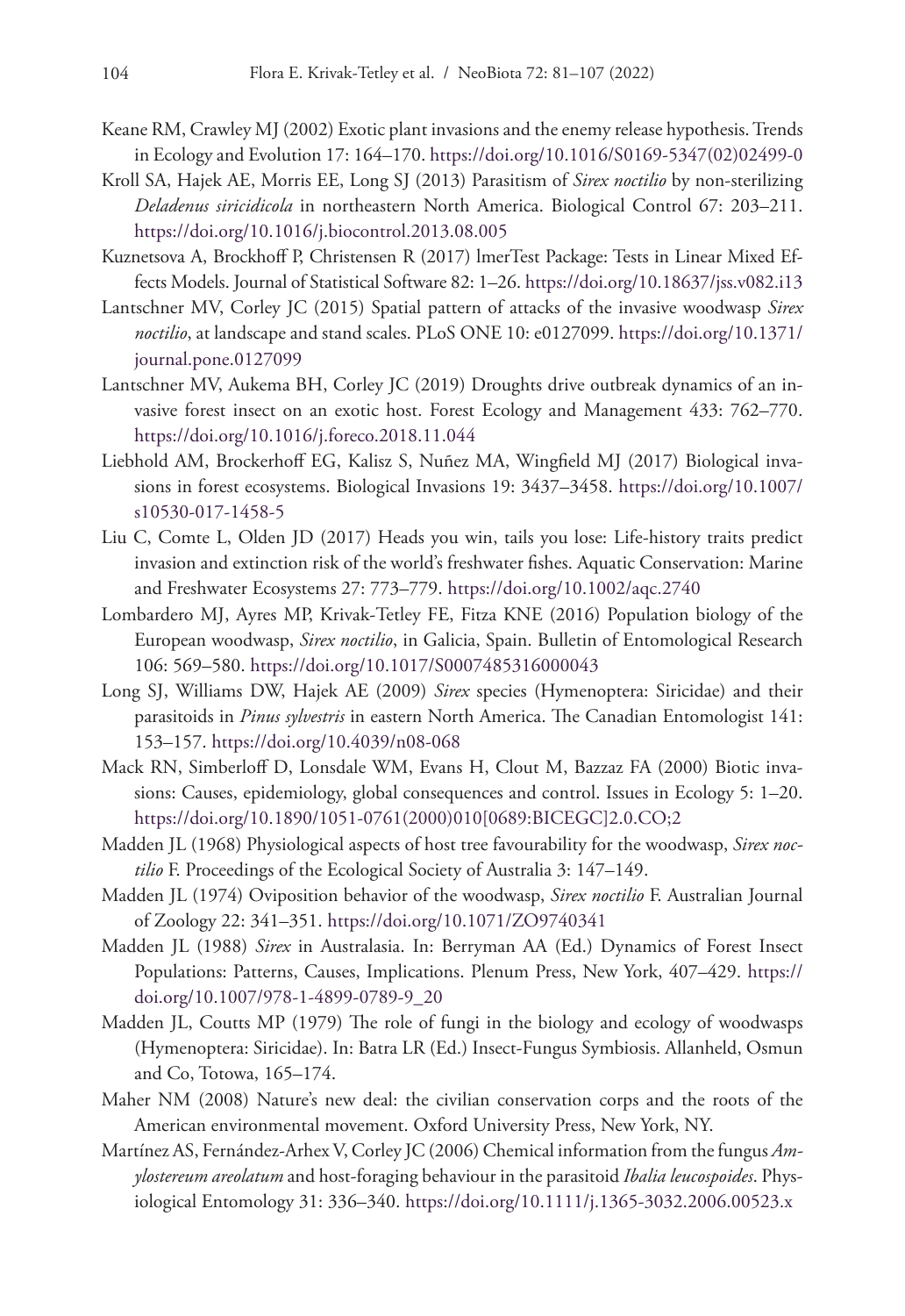- Martinson SJ, Fernádez Ajó AA, Martínez AS, Krivak-Tetley FE, Villacide JM, Ayres MP, Corley JC (2018) Attack rates of *Sirex noctilio* and patterns of pine tree defenses and mortality in northern Patagonia. Bulletin of Entomological Research 109: 1–9. [https://doi.](https://doi.org/10.1017/S0007485318000184) [org/10.1017/S0007485318000184](https://doi.org/10.1017/S0007485318000184)
- Matthews J, Beringen R, Creemers R, Hollander H, Kessel N Van (2017) A new approach to horizon-scanning: identifying potentially invasive alien species and their introduction pathways. Management of Biological Invasions 8: 37–52. [https://doi.org/10.3391/](https://doi.org/10.3391/mbi.2017.8.1.04) [mbi.2017.8.1.04](https://doi.org/10.3391/mbi.2017.8.1.04)
- Morgan FD (1968) Bionomics of Siricidae. Annual Review of Entomology 13: 239–256. <https://doi.org/10.1146/annurev.en.13.010168.001323>
- Myers SW, Zylstra KE, Francese JA, Borchert DM, Bailey SM (2014) Phenology and flight periodicity of *Sirex noctilio* (Hymenoptera: Siricidae) in central New York, U.S.A. Agricultural and Forest Entomology 16: 129–135.<https://doi.org/10.1111/afe.12042>
- Neumann FG, Morey JL, McKimm RJ (1987) The sirex wasp in Victoria. In: Meagher D (Ed.) Bulletin (Victoria Lands and Forests Division); no. 29. Department of Conservation, Forests and Lands, Victoria.
- Nunez-Mir GC, Liebhold AM, Guo Q, Brockerhoff EG, Jo I, Ordonez K, Fei S (2017) Biotic resistance to exotic invasions: its role in forest ecosystems, confounding artifacts, and future directions. Biological Invasions 19: 3287–3299.<https://doi.org/10.1007/s10530-017-1413-5>
- Queffelec J, Wooding A, Garnas JR, Hurley BP, Wingfield MJ, Slippers B (2019) Potential mechanisms that influence sex ratio variation in the invasive Hymenopteran *Sirex noctilio*  in South Africa. Ecology and Evolution 9: 7966–7973. <https://doi.org/10.1002/ece3.5305>

R Core Team (2017) R: A language and environment for statistical computing. Version 3.4.3.

- Roy HE, Peyton J, Aldridge DC, Bantock T, Blackburn TM, Britton R, Clark P, Cook E (2015) Horizon scanning for invasive alien species with the potential to threaten biodiversity in Great Britain. Global Change Biology 20: 3859–3871.<https://doi.org/10.1111/gcb.12603>
- Ryan K, Hurley BP (2012) Life History and Biology of *Sirex noctilio*. In: Slippers B, de Groot P, Wingfield MJ (Eds) The Sirex woodwasp and its fungal symbiont. Springer, Dordrecht, 15–30. [https://doi.org/10.1007/978-94-007-1960-6\\_2](https://doi.org/10.1007/978-94-007-1960-6_2)
- Ryan K, Groot P De, Smith SM (2012) Evidence of interaction between *Sirex noctilio* and other species inhabiting the bole of *Pinus*. Agricultural and Forest Entomology 14: 187–195. <https://doi.org/10.1111/j.1461-9563.2011.00558.x>

SAS Institute (2016) JMP Pro 13.0.

- Simberloff D, Martin J, Genovesi P, Maris V, Wardle DA, Aronson J, Courchamp F, Galil B, Pascal M, Pys P (2013) Impacts of biological invasions: what's what and the way forward. Trends in Ecology & Evolution 28: 58–66. <https://doi.org/10.1016/j.tree.2012.07.013>
- Slippers B, Hurley BP, Wingfield MJ (2015) *Sirex* woodwasp: a model for evolving management paradigms of invasive forest pests. Annual Review of Entomology 60: 601–619. <https://doi.org/10.1146/annurev-ento-010814-021118>
- Slippers B, Hurley BP, Mlonyeni XO, de Groot P, Wingfield MJ (2012) Factors affecting the efficacy of *Deladenus siricidicola* in biological control systems. In: Slippers B, de Groot P, Wingfield MJ (Eds) The Sirex woodwasp and its fungal symbiont. Springer, 119–134. [https://doi.org/10.1007/978-94-007-1960-6\\_9](https://doi.org/10.1007/978-94-007-1960-6_9)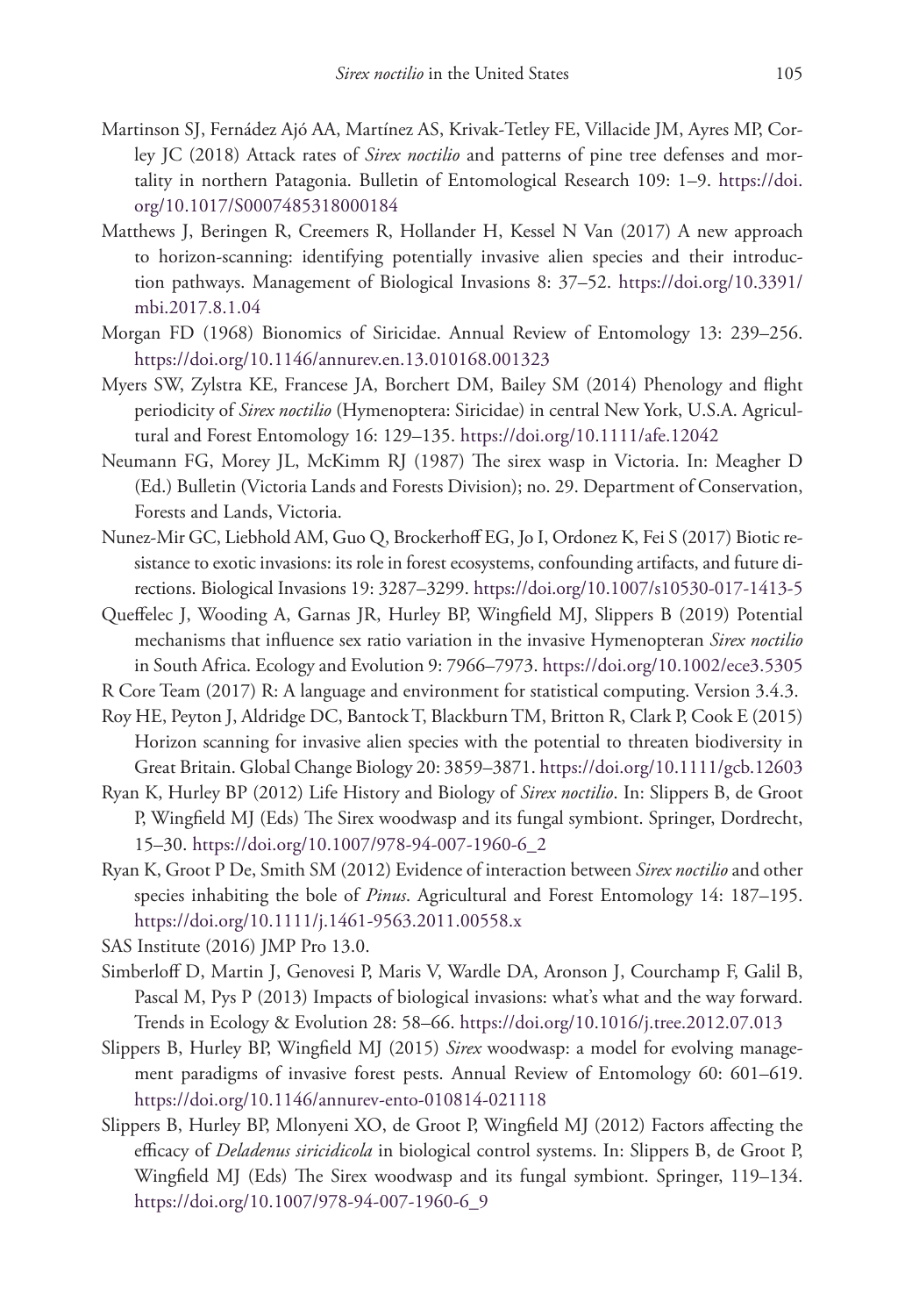- Spradbery JP (1969) The biology of *Pseudorhyssa stemata* Merrill (Hym., Ichneumonidae), a cleptoparasite of Siricid woodwasps. Bulletin of Entomological Research 59: 291–297. <https://doi.org/10.1017/S0007485300003229>
- Spradbery JP (1977) The oviposition biology of siricid woodwasps in Europe. Ecological Entomology 2: 225–230. <https://doi.org/10.1111/j.1365-2311.1977.tb00885.x>
- Spradbery JP, Kirk AA (1981) Experimental studies on the responses of European siricid woodwasps to host trees. Annals of Applied Biology 98: 179–185. [https://doi.](https://doi.org/10.1111/j.1744-7348.1981.tb00751.x) [org/10.1111/j.1744-7348.1981.tb00751.x](https://doi.org/10.1111/j.1744-7348.1981.tb00751.x)
- Tabak MA, Webb CT, Miller RS (2018) Propagule size and structure, life history, and environmental conditions affect establishment success of an invasive species. Scientific Reports 8: 1–9.<https://doi.org/10.1038/s41598-018-28654-w>
- Vale PF, Choisy M, Little TJ (2013) Host nutrition alters the variance in parasite transmission potential. Biology Letters 9(2): e20121145. <https://doi.org/10.1098/rsbl.2012.1145>
- Warton DI, Hui FKC (2011) The arcsine is asinine: the analysis of proportions in ecology. Ecology 92: 3–10. <https://doi.org/10.1890/10-0340.1>
- Wei T, Simko V (2017) R package "corrplot": Visualization of a Correlation Matrix (Version 0.84).
- Wiklund C, Karlsson B (1988) Sexual size dimorphism in relation to fecundity in some Swedish Satyrid butterflies. The American Naturalist 131: 132–138. [https://doi.](https://doi.org/10.1086/284779) [org/10.1086/284779](https://doi.org/10.1086/284779)
- Williams DW, Hajek AE (2017) Biological control of *Sirex noctilio* (Hymenoptera: Siricidae) in the northeastern United States using an exotic parasitic nematode. Biological Control 107: 77–86.<https://doi.org/10.1016/j.biocontrol.2017.01.008>
- Xu M, Fang M, Yang Y, Dick JTA, Song H, Luo D, Mu X, Gu D, Luo J, Hu Y (2016) Spatial variation in adult sex ratio across multiple scales in the invasive golden apple snail, *Pomacea canaliculata*. Ecology and Evolution 6: 2308–2317.<https://doi.org/10.1002/ece3.2043>
- Yee T (2015) Vector generalized linear and additive models: With an implementation in R. Springer, New York. <https://doi.org/10.1007/978-1-4939-2818-7>
- Yousuf F, Gurr GM, Carnegie AJ, Bedding RA, Bashford R, Gitau CW, Nicol HI, Bedding RA, Nicol HI, Gurr GM (2014) Bark beetle (*Ips grandicollis*) disruption of woodwasp (*Sirex noctilio*) biocontrol: direct and indirect mechanisms. Forest Ecology and Management 323: 98–104.<https://doi.org/10.1016/j.foreco.2014.03.009>
- Zondag R, Nuttall MJ (1977) *Sirex noctilio* Fabricius (Hymenoptera: Siricidae). New Zealand Forest Service, Forest and Timber Insects in New Zealand 20: 8.
- Zylstra KE, Mastro VC (2012) Common mortality factors of woodwasp larvae in three northeastern United States host species. Journal of Insect Science 12: 1–8. [https://doi.](https://doi.org/10.1673/031.012.8301) [org/10.1673/031.012.8301](https://doi.org/10.1673/031.012.8301)
- Zylstra KE, Dodds KJ, Francese JA, Mastro V (2010) *Sirex noctilio* in North America: the effect of stem-injection timing on the attractiveness and suitability of trap trees. Agricultural and Forest Entomology 12: 243–250. <https://doi.org/10.1111/j.1461-9563.2010.00476.x>